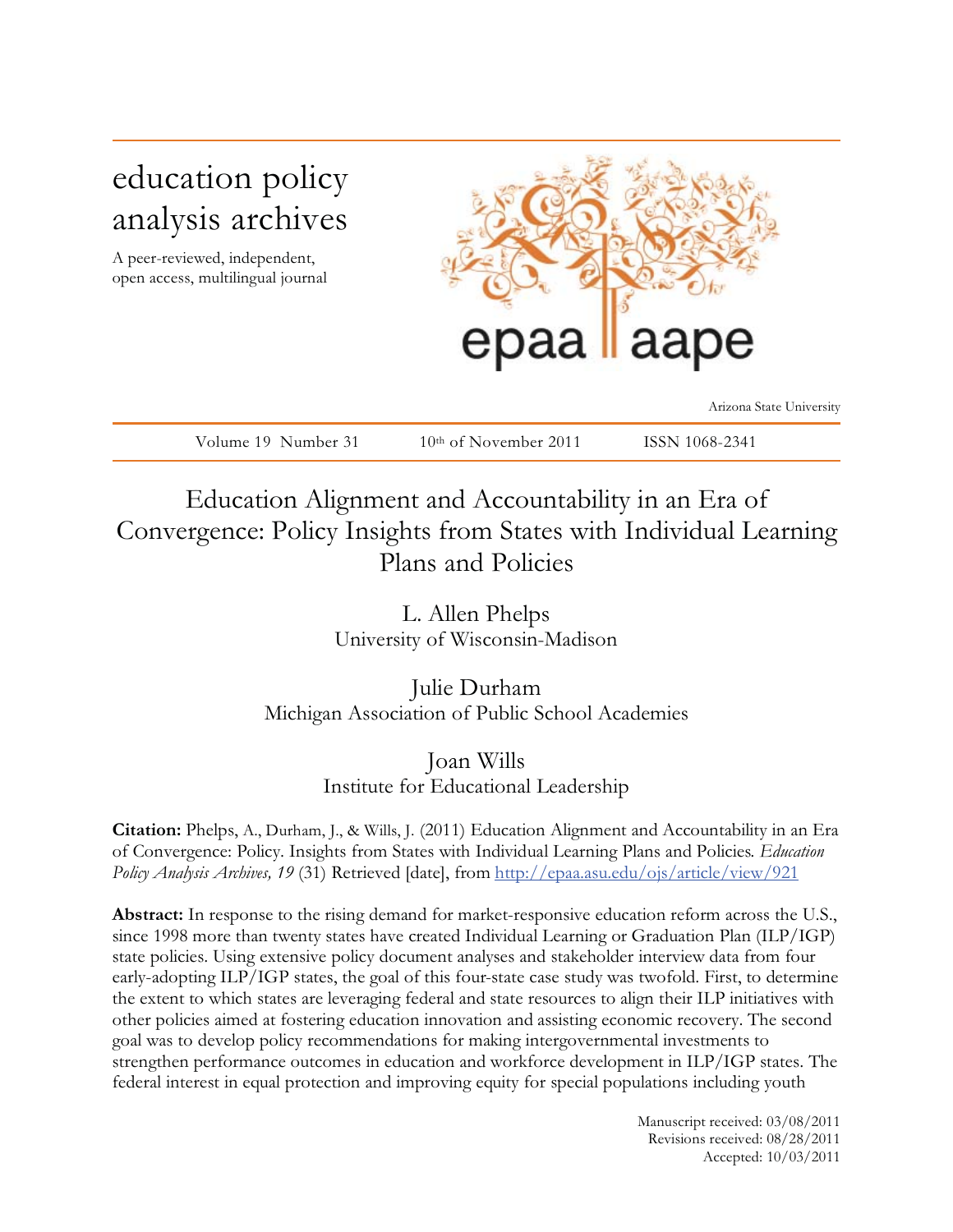with disabilities stimulated and animated the investigation. Several key findings emerged across the four states. First, to date limited fiscal investments in professional development and systematic data collection have constrained ILP-IGP implementation and evaluation efforts. Second, the opportunity to align and leverage the state investment with federal programs and other state employment and education initiatives was largely unexplored in these states. Recommendations for state policy improvements include aligning ILP policies with state plans for improving outcomes in federal programs for students confronting economic, language, and disability challenges. **Keywords:** Educational policy, individual transition plans, personal empowerment, state education agencies, state programs.

## **Estandarización y rendición de cuentas en la educación en una era de convergencia: reflexiones sobre las políticas de estados con planes de aprendizaje individuales**

**Abstract***:* En respuesta a la creciente demanda de una reforma educativa que dé cuenta de las necesidades de mercado en los Estados Unidos, desde el año 1998 más de veinte estados han creado políticas estatales con planes de aprendizaje o graduación individuales (ILP por su sigla en inglés). Utilizando un análisis extensivo de documentos de política e información obtenida a través de entrevistas a participantes de cuatros estados que implementaron tempranamente planes IPG, el objetivo de este estudio de caso fue doble. En primer lugar, determinar el grado en que los estados están acomodando recursos federales y estatales para alinear sus iniciativas ILP con otras políticas que intentan promover la innovación educativa y ayudar a la recuperación económica. El segundo objetivo fue el de desarrollar recomendaciones de política para realizar inversiones intergubernamentales tendientes a fortalecer los resultados de rendimiento en educación y el desarrollo de quienes trabajan en estados con planes ILP. El interés federal en la protección igualitaria y en la mejora del valor para las poblaciones con necesidades especiales, incluidos los jóvenes con discapacidades, estimularon y animaron esta investigación. Numerosos hallazgos clave emergieron en los cuatro estados. Primero, hasta la fecha, las inversiones fiscales en el desarrollo profesional y en la recolección sistemática de información han limitado la implementación y los esfuerzos de evaluación de los planes ILP/IGP. Segundo, la oportunidad de alinear y acomodar la inversión estatal con los programas federales y otras iniciativas de empleo y educación de los estados fue en gran parte inexplorada en estos estados. Las recomendaciones para la mejora en la política de los estados incluyen el alineamiento de las políticas ILP con los planes para mejorar los resultados en los programas federales de los estudiantes que enfrentan desafíos económicos, de lenguaje y discapacidades.

**Palabras clave:** política educativa; planes individuales de transición; empoderamiento personal; agencias educativas de los estados; programas estatales.

## **Padronização e responsabilidade na educação em uma era de convergência: Reflexões sobre as políticas de estados com planos individuais de aprendizagem.**

**Resumo**: Em resposta à crescente procura de reforma educacional que leve em conta as necessidades do mercado nos Estados Unidos desde 1998, mais de vinte estados têm estabelecido planos estaduais de políticas de graduação ou de aprendizagem individual (ILP por a sigla em inglês). Usando uma extensa análise de documentos de política e informações obtidas através de entrevistas com participantes de quatro estados que implementaram planos iniciais ILP, o objetivo deste estudo de caso foi duplo. O primeiro objetivo foi determinar a medida em que os estados estão usando recursos federais e estaduais para alinhar suas políticas com iniciativas ILP com outras que visam promover a inovação na educação e ajudar a recuperação econômica. O segundo objetivo foi desenvolver recomendações de políticas para realizar investimentos destinados a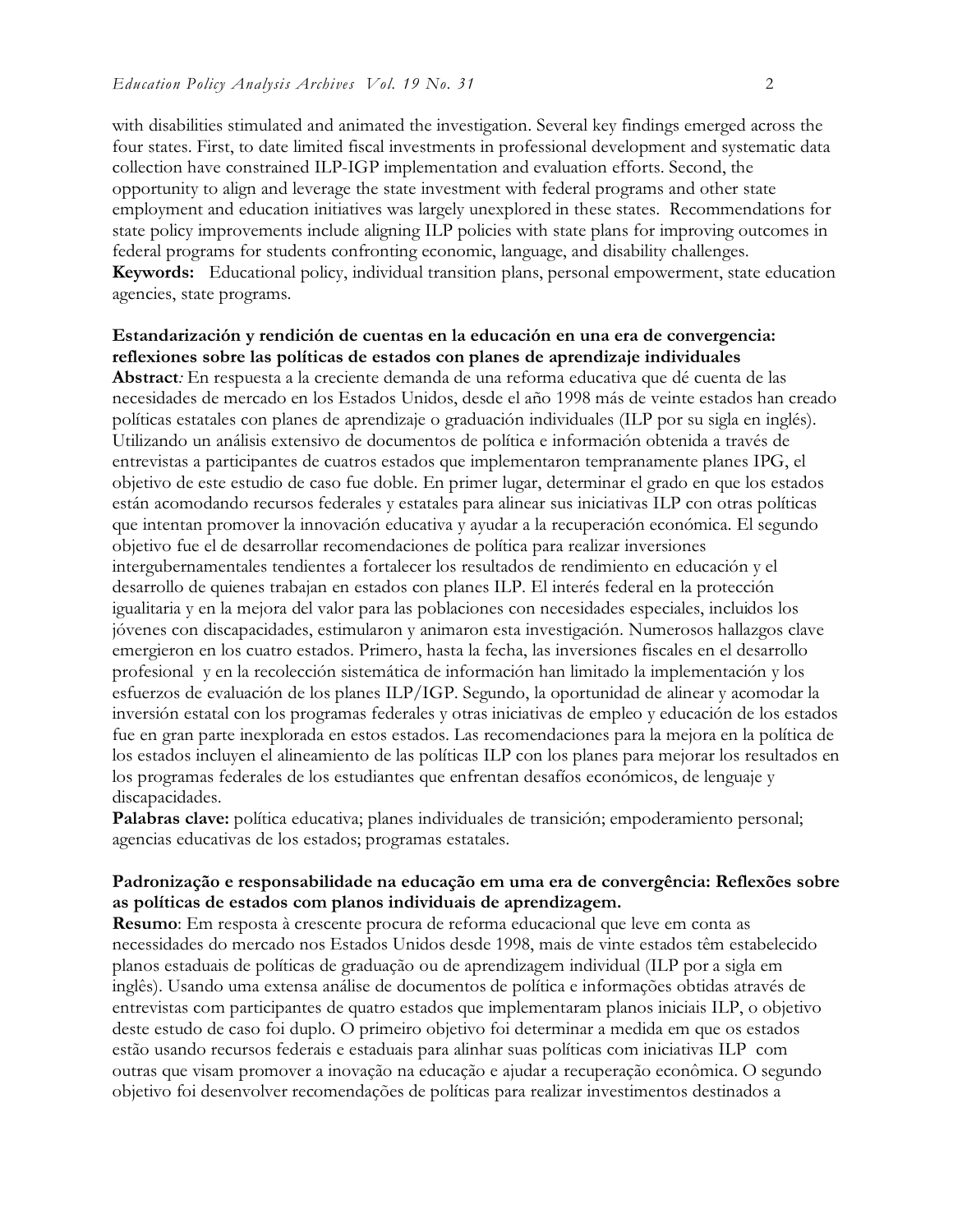fortalecer os resultados de desempenho intergovernamentais em educação e o desenvolvimento das pessoas que trabalham em estados com planos de ILP. O interesse federal na proteção igualitária e a melhora da equidade para populações especiais, incluindo jovens com deficiência estimulou e encorajou esta pesquisa. Várias descobertas importantes surgiram nos quatro estados. Primeiro, até hoje, o investimento fiscal no desenvolvimento profissional e na coletea sistemática de dados têm limitado os esforços de implementação e avaliação dos planos de ILP. Segundo, a oportunidade de alinhar e acomodar os investimentos estaduais com outros programas federais e outras iniciativas de emprego e de educação dos estados foram em grande parte inexploradas nesses estados. Recomendações para melhorar a política de estados incluem o alinhamento da política de ILP com planos para melhorar os resultados em programas federais para estudantes que estejam enfrentando desafios econômicos, de linguagem e deficiência.

**Palavras-chave:** política de educação; planos de transição individual; capacitação pessoal; agências de educação; estados, programas estaduais.

#### **Introduction**

In times of economic uncertainty, the interest in education and educational policy is both heightened and shared widely by local, state, and national policymakers. From living rooms to statehouses to the White House, questions abound regarding job creation and the requisite educational policies and programs needed for stimulating economic growth and enhancing human resource development. In this paper we examine the alignment of state and federal investments in four states employing student-centered learning innovation policies, specifically Individual Learning and/or Graduation Plans (ILPs).

For education and workforce development professionals, the present economic and educational policy circumstances raise two related questions: (a) To what extent is the current federal education investment (i.e., both the stimulus package and formula grant programs) aligned with education and workforce investment policies at the state level? and (b) What lessons can be learned from states making aligned intergovernmental investments in education innovation and economic recovery?

To address these questions, we review the rapidly evolving economic policy imperatives that call for a closer alignment between educational investments and the knowledge and skill priorities of the  $21<sup>st</sup>$  century global economy. Beginning in 2007 with the America Competes Act, we consider how federal education and workforce development policy has increasingly focused on performance accountability requirements on improving the economic outcomes for individuals and communities confronting substantial challenges. To address these priorities at the state and local level, the Education Commission of the States (2007) reports that approximately twenty states have adopted individual learning or graduation plan policies. A series of systematic policy document analyses and in-depth interviews with state policy implementers in four states provided key information and data addressing the research questions identified above.

### **Educational Policy and Economic Imperatives: The National Perspective**

Since his inauguration President Obama has made two particularly compelling arguments for the vital role of education in the nation's economic recovery. In his first State of the Union address he asked "... every American to commit to at least 1 year or more of higher education or career training" (Remarks of President Obama, 2009a).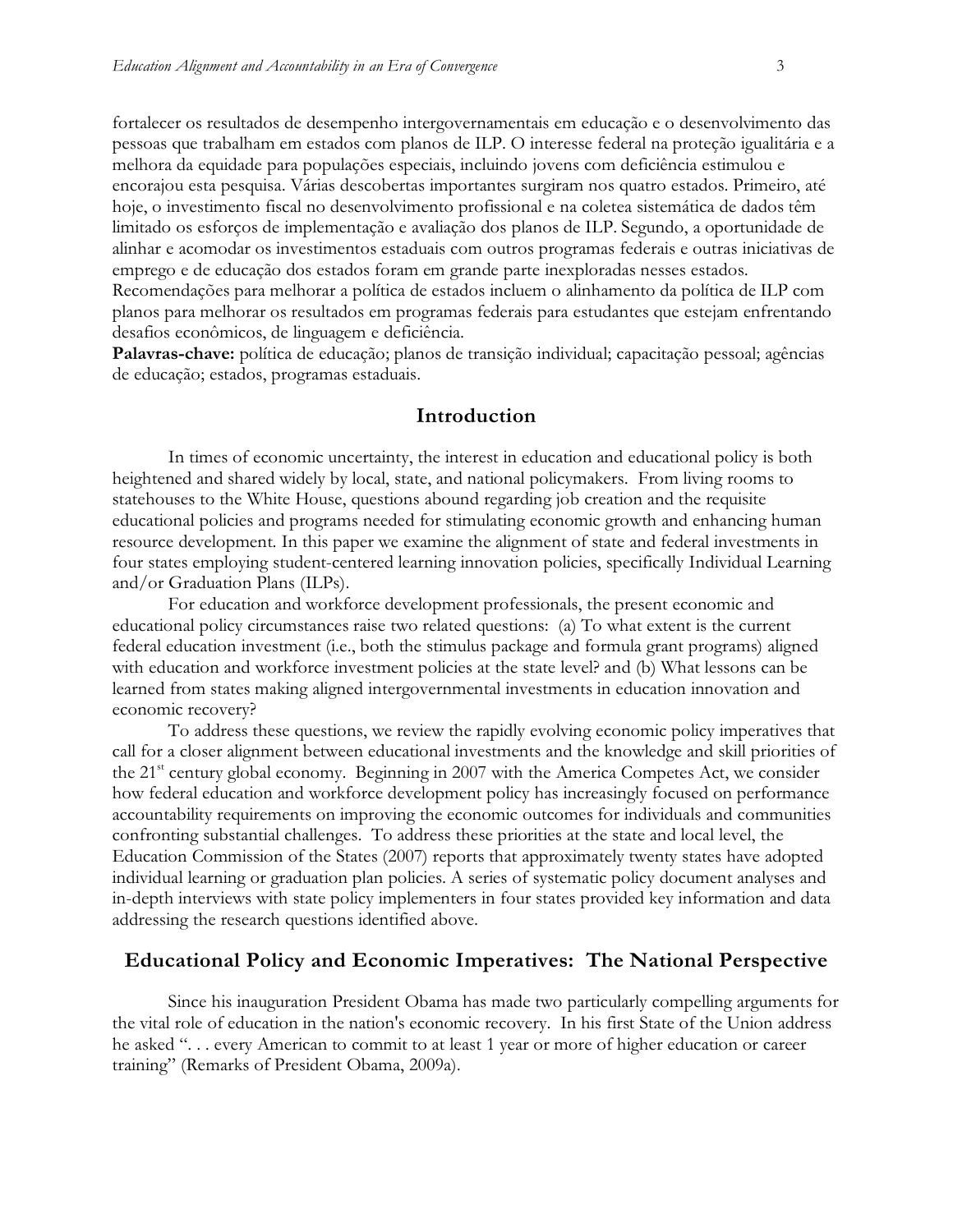Second, in launching the American Graduation Initiative last July, which was subsequently integrated with the health care reform legislation, the President articulated some key national education policy goals:

I set a goal for America: by 2020, this nation will once again have the highest proportion of college graduates in the world . . . the American Graduation Initiative . . . will reform and strengthen community colleges from coast to coast so that they get the resources students and schools need – and the results workers and businesses demand. Through this plan, we seek to help an additional five million Americans earn degrees and certificates in the next decade (Remarks of President Obama, 2009b).

These ambitious goals for improving postsecondary education attainment are shared and supported by several foundations (e.g., Lumina, Gates, Nellie Mae, KnowledgeWorks), as well as major, ARRA-linked investments by the U.S. Department of Education (e.g., Race to the Top, Investing in Innovation). Consistent with the long-standing federal role in education policy, ensuring equitable access to postsecondary education for individuals from under-served backgrounds is a primary goal for many of these initiatives.

The economic imperative for increasing the educational attainment of all of the nation's youth and adults, but especially for individuals from challenging economic backgrounds, is underscored in a recent report by the McKinsey Group (2009):

In 2008, a persistent gap in academic achievement between children in the United States and their counterparts in other countries deprived the U.S. economy of as much as \$2.3 trillion in economic output (16% of GDP). Moreover, the annual cost of the academic performance gaps based on race, income, and regional differences is larger than the U.S. recession of 1981–82.

Thus, one important dimension of nation's economic recovery includes clearly framed strategies for raising the educational attainment and performance of students in both middle and high school and postsecondary education settings. Moreover, the successful transition from school to college settings is a critical aspect of both the state and federal policy agendas.

So why is education policy viewed widely as an important public policy instrument when considering economic and workforce development challenges? As Elmore reminds us, education is an exceptionally versatile political good (1994, p. 139). Historically, numerous studies have consistently confirmed that increased educational attainment has both private benefits (e.g., higher earnings, increased job security) and public returns (e.g., better health, lower crime, tax contributions). Further, education investments can be designed to achieve any combination of three popular objectives (e.g., achieving equity, enhancing human development, and/or allocating resources for common needs—nutrition, well-prepared teachers)—all of which hold relatively high importance in a recession. That said, varied fiscal commitments for federal and state education investments must be highly efficient, especially when both public and personal investments are constrained, so the comparative advantages are more clearly identified for all parties.

In the continuing recessionary context, all levels of government (federal, state, and local) are seeking to expand and extend their influence in education policy. The near-term educational goals of the President and Congress are echoed by Governors, local school boards and parents and increasingly focused on achieving common or universal outcomes deemed critical to economic progress (e.g., postsecondary education attainment as well as education aimed in high demand and high wage sectors such as health care, information technology, energy conservation, and environmental quality).

In reviewing the comparative influence of federal, state and local government in education, Elmore noted some time ago, "All levels of government, regardless of their comparative advantage,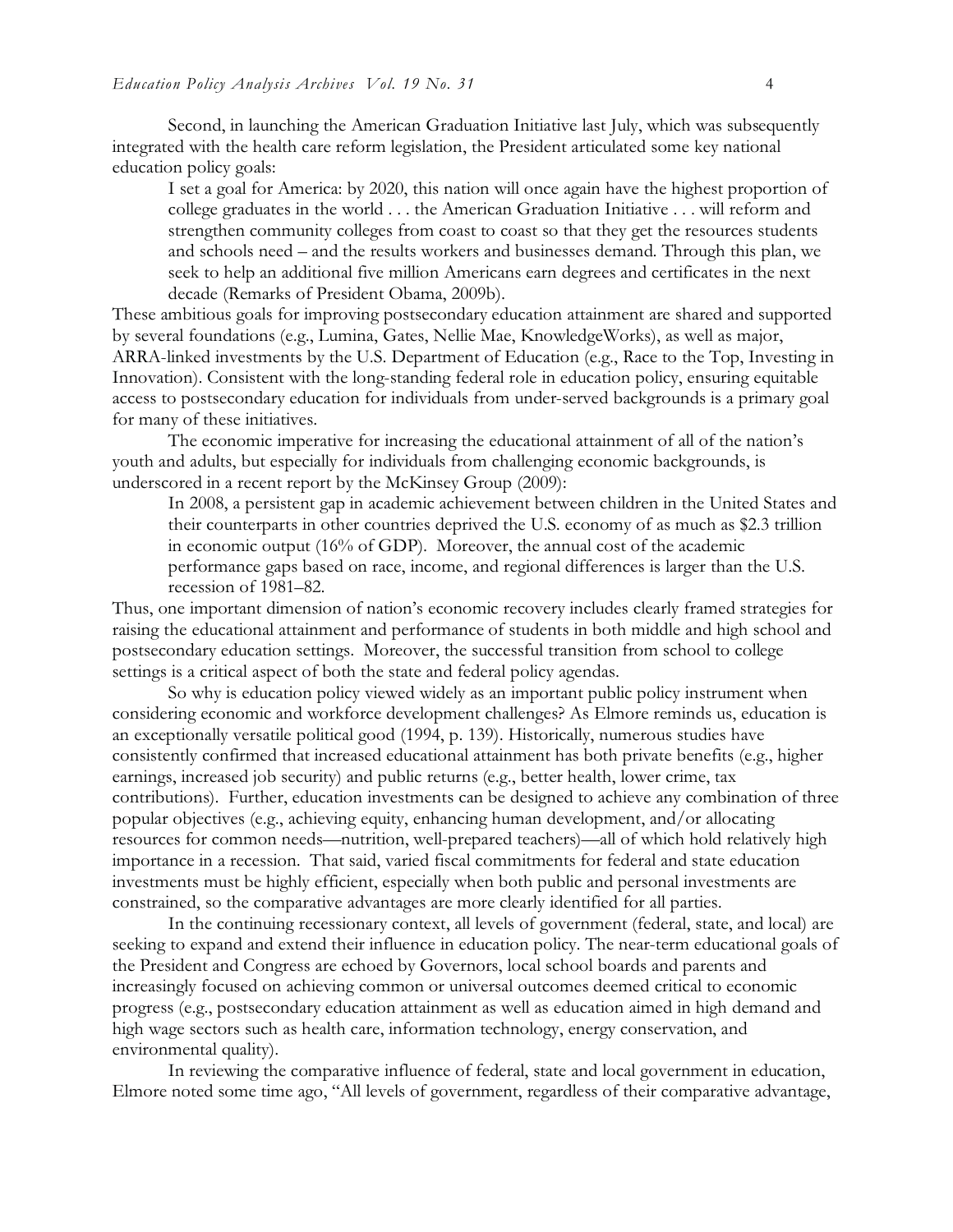have a political interest in education; and that interest is expressed in policy; once policy is made, it creates interdependency among levels of government that become just as important as the law of comparative advantage in determining which functions will be performed where," (1984, p. 127). Without question, the recession heightens the importance of examining intergovernmental influences and interactions on the converging federal and state education policy goals and priorities described below.

## **Expanding Federal Investments: Targeted Resources with Performance Accountability**

Since signing the ARRA in February 2009 (\$787 billion) approximately \$840 million, roughly 10% of the stimulus initiative has been invested in improving K-12 systems and advancing access to higher education through 20 U.S. Department of Education programs. As Table 1 indicates, a major portion of the federal education investments are anchored in improving the educational outcomes and higher education access for students who's economic or disability status suggests they require additional resources and/or personalized or individually-focused learning opportunities. Beyond the Department of Education programs described in Table 1, the FY 2009 ARRA package included \$540 million for Title IV, Rehabilitation Act Amendments of 1998.

While the proposed 31% increase in the Administration's FY 11 budget signals a continuing commitment to improving the college and career readiness of all learners, the state-level performance accountability expectations accompanying these investments are noteworthy.

| The Trophe of Ixelem I callul Lameanon Investment, buttons |                   |                  |                  |                            |
|------------------------------------------------------------|-------------------|------------------|------------------|----------------------------|
| Selected Education Programs                                | FY 2009           | FY 09            | FY 10            | FY 11 (President's Budget) |
|                                                            | ARRA              |                  |                  |                            |
|                                                            |                   |                  |                  |                            |
| NCLB/ESEA, Title I, Part A                                 | 10.0 <sub>b</sub> | 6.6 <sub>b</sub> | 6.6 <sub>b</sub> | 6.6 <sub>b</sub>           |
| IDEA, Parts B and C                                        | 12.1              | 12.3             | 12.3             | 12.6                       |
| Pell Grants                                                | 17.1              | 19.4             | 27.0             | 34.9                       |
| Direct Student Loans                                       | $- -$             | 1.4              | 5.2              | $-$                        |
| Race to the Top and                                        | 4.9               | --               |                  | 2.5                        |
| Innovation Fund                                            |                   |                  |                  |                            |
| Total, all Education Programs                              | 49.6 <sup>1</sup> | 66.4             | 59.2             | 77.8                       |
|                                                            |                   |                  |                  |                            |

Table 1.

 $\overline{a}$ 

*The Profile of Recent Federal Education Investment, billions* 

*Source*: U.S. Department of Education, Fiscal Year 2011 President's Budget Request. U.S. Department of Education, American Recovery and Reinvestment Act Budget.

Since the 1993 enactment of the Government Performance Results Act, each federal program has developed goals, objectives, and measures for monitoring the implementation and impact of federal programs. Over the past two decades, each reauthorization of federal education, training, and employment policy has seen an expansion or refinement of the accountability and performance indicators that state and local recipients of federal funds are required to address. The common or similar performance indicators used in several education and workforce development programs are identified in Table 4.

 $1$  Does not include \$48.6 billion in state fiscal stabilization funds.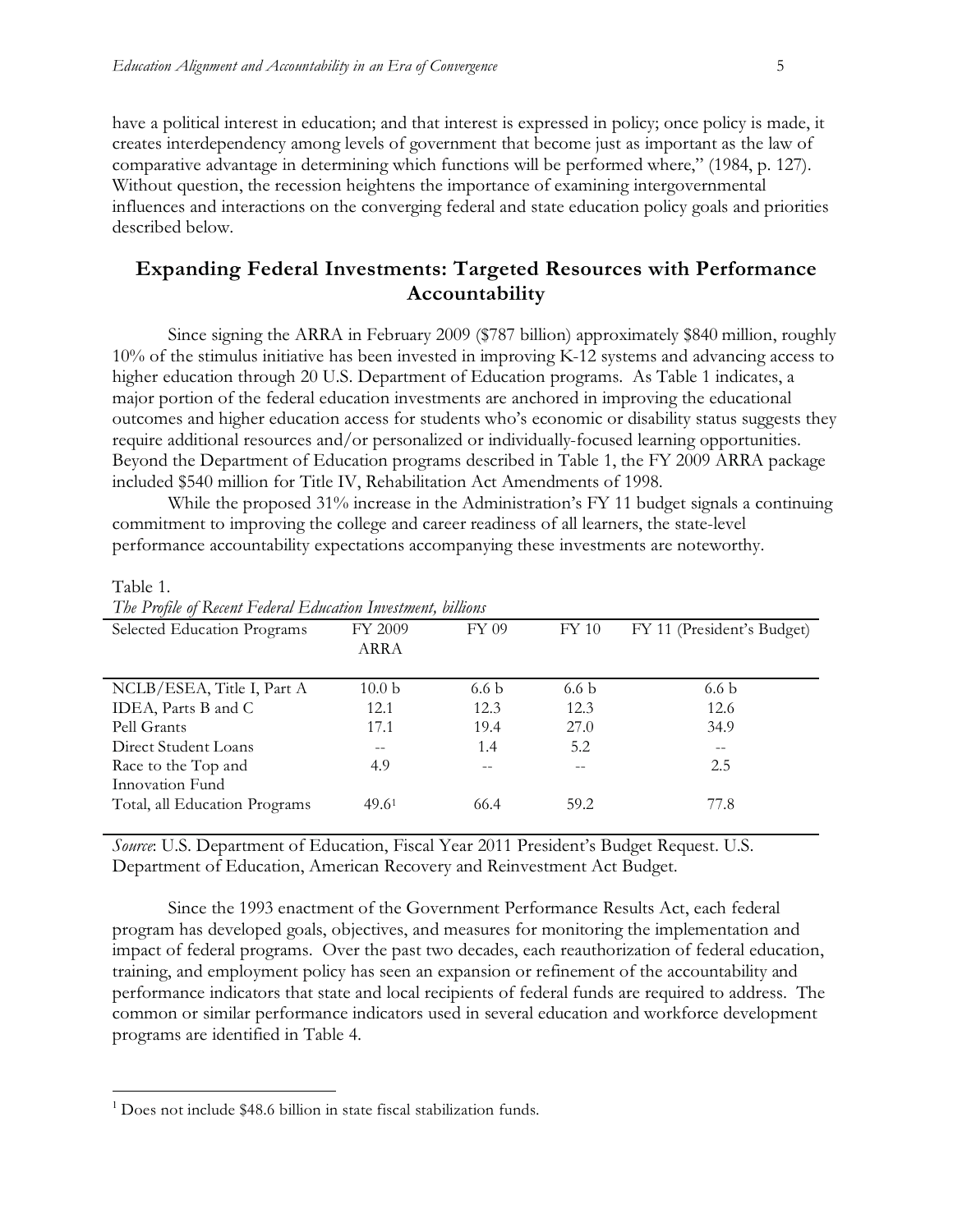|                                                                                                                                                  |                                                  | 1 chormanic incustives for Science 1 cucium Latitudin and Labor 1 rograms |                                                                                        |                                                                            |
|--------------------------------------------------------------------------------------------------------------------------------------------------|--------------------------------------------------|---------------------------------------------------------------------------|----------------------------------------------------------------------------------------|----------------------------------------------------------------------------|
| Performance Measures<br>or Indicators                                                                                                            | <b>IDEA</b> State Performance<br>Plan Indicators | NCLB Accountability Plan<br>Indicators                                    | Perkins Career and<br><b>Technical Education</b><br>Act Core Performance<br>Indicators | Workforce<br>Investment Act,<br>Youth Program<br>Performance<br>Indicators |
| High school                                                                                                                                      | X                                                | X                                                                         | X                                                                                      | X                                                                          |
| graduation/diploma<br>Dropout rates                                                                                                              | X                                                | X                                                                         |                                                                                        |                                                                            |
| Attainment of work<br>readiness or<br>occupational/technical<br>skills                                                                           |                                                  |                                                                           | X                                                                                      | X                                                                          |
| Placement and retention<br>in postsecondary<br>education, advanced<br>training, military service,<br>employment, or qualified<br>apprenticeships | X                                                |                                                                           |                                                                                        | X                                                                          |
| Parental involvement                                                                                                                             | Х                                                |                                                                           |                                                                                        |                                                                            |
| Post high school<br>transition goals and<br>plans in students' IEP                                                                               | X                                                |                                                                           |                                                                                        |                                                                            |

Table 2.

*Performance Measures for Selected Federal Education and Labor Programs* 

Enacted by Congress in 2007 (prior to the recession), the America Competes Act (P.L. 110- 69), noted the importance of longitudinal and interagency data systems at the local and state level. The America Competes Act (ACA) expanded and aligned the program performance data collection expectations across the programs listed in Table 2 above. The goals of the ACA include: strengthening education opportunities in science, technology, engineering, and mathematics, increasing the nation's research investment, and building an innovation infrastructure that uses data to guide improvements and accountability in education. To address these goals in education and workplace settings, states are charged with developing Statewide P-16 Education Data Systems. These systems are to serve several important functions for state and local policy makers and local leaders. More specifically, the states' data systems will:

- Identify factors that correlate to students' ability to successfully engage in and complete postsecondary level general education coursework without the need for prior developmental coursework;
- Identify factors to increase the percentage of low-income and minority students who are academically prepared to enter and successfully complete postsecondary-level general education coursework; and
- Use the data in the system to otherwise inform education policy and practice in order to better align State academic content standards, and curricula, with the demands of postsecondary education, the 21st century workforce, and the Armed Forces.

Within the state P-16 data systems the following data elements will be collected at the school and postsecondary levels:

School

- 1. A unique statewide student identifier that does not permit a student to be individually identified by users of the system;
- 2. Student-level enrollment, demographic, and program participation information;
- 3. Student-level information about the points at which students exit, transfer in, transfer out, drop out, or complete P–16 education programs; and
- 4. The capacity to communicate with higher education data systems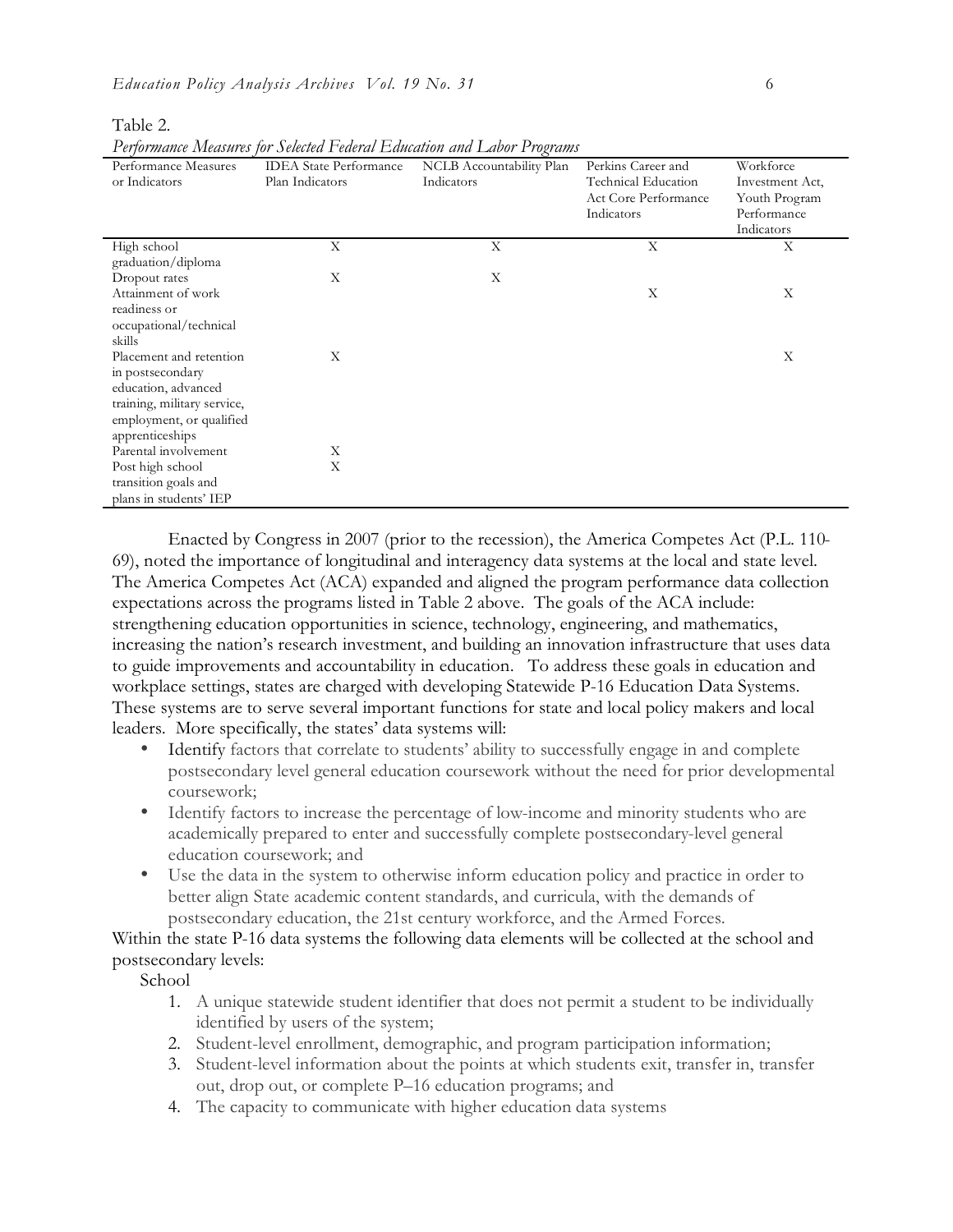#### Postsecondary Education

- 1. Information regarding the extent to which students transition successfully from secondary school to postsecondary education, including whether students enroll in remedial coursework; and
- 2. Other information determined necessary to address alignment and adequate preparation for success in postsecondary education.

The creation of data systems with the capacity to monitor the progress of individual learners is a major transformation in the education and workforce development communities. Over the past decade these data-intensive policies, along with significant advances in information technology tools, has brought data driven decision-making to the forefront of both public policy and leading professional practice. Data warehouses filled with administrative, assessment and fiscal data in central offices can be accessed by educators, workforce development professionals, students, parents, and advocates (as well as policymakers) and analyzed rapidly to address critical questions. For the nation's increasingly diverse population and rapidly changing economy, these signature questions have major consequences in the day-to-day development of both individual and community futures — a diverse set of questions like:

- Are recent graduates from this high school with similar backgrounds successful in particular colleges and/or certain college majors?
- For students who continue to live in this community, how much are their job prospects and annual earnings improved by going to college?
- Do students leaving college early (without a degree or certificate) have higher earnings than recent graduates with a high school diploma? If so, what is the earnings differential and will these earnings support an individual living independently or a young family?
- What are the post-school success rates of low-income, ELL, and students with disabilities leaving this school or community, and how can they be improved?
- Given the most recent 5-year data profile for our region (employment patterns, educational attainment, and population demographics), which education and workforce development programs need to be developed and/or expanded to support new economic growth opportunities?

## **Individual-Centered Student Learning Innovations: Federal and State Policy Connections**

Individually or personally-centered learning innovations, such as Individual Learning Plans (ILP) or Individual Graduation Plans (IGP), have arrived on the K-12 education landscape over the past decade. The rising popularity of student-centered innovations is a product of the nation's civil rights policies and the equal protection clauses of  $14<sup>th</sup>$  Amendment, as well as more than 50 years of research under-pinning human development and learning theory. The recurring theme emerging from the policy evaluation and research literature is the over-riding influence of individual characteristics and differences in any learning endeavor.

In the National Research Council's (1999) seminal synthesis of learning research, *How People Learn: Brain, Mind, Experience, and School*, the National Academy Panel noted:

Effective instruction begins with what learners bring to the setting; this includes cultural practices and beliefs, as well as knowledge of academic content. A focus on the degree to which environments are learner centered is consistent with the evidence showing that learners use their current knowledge to construct new knowledge and that what they know and believe at the moment affects how they interpret new information (p. xvi).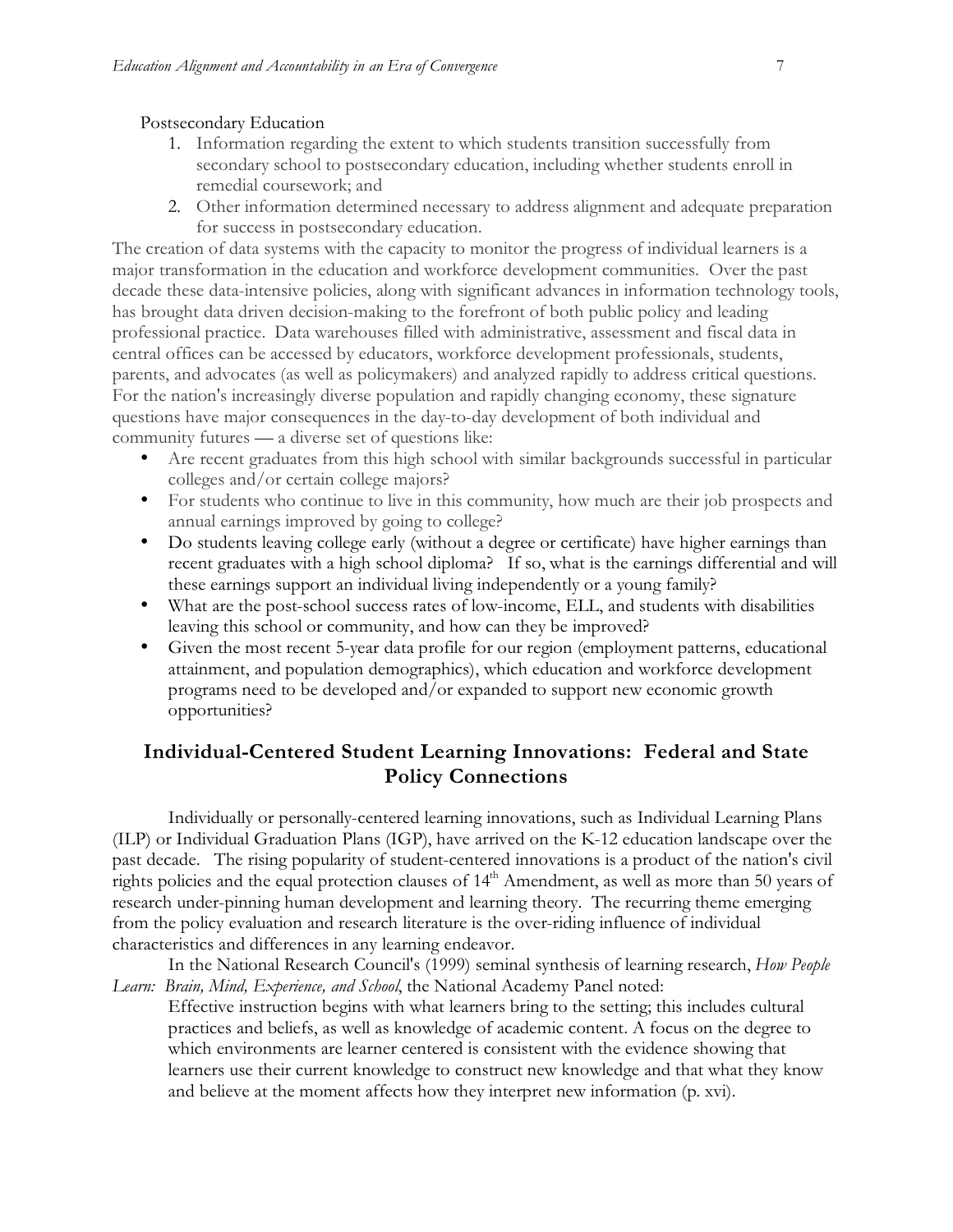Equally important, the Panel argued learners become better learners when they self-evaluate and assess what they are learning:

Learners are most successful if they are mindful of themselves as learners and thinkers. A learner's self-awareness as a learner and the role of appraisal strategies keep learning on target or help keep the learner asking if s/he understands. Learners can become independent learners who are capable of sustaining their own learning—in essence, this is how human beings become life-long learners (p. xiv).

The remainder of this section provides an historical and contemporary summary of the federal policies featuring individually-focused treatments or considerations in education and workplace settings, as well as review of recent national and State policy initiatives supporting personalization of teaching and learning.

#### **Emergence of Federal IEP Policy**

The history of education policy in the U.S. reveals longstanding debates on the most appropriate and effective strategies for educating children and youth with and without disabilities. Historically, states and local school boards have controlled matters such as curriculum content, graduation standards, and teacher qualifications, but the need to ensure equitable education for all individuals has been a foundational federal interest for nearly a century. Beginning with vocational rehabilitation legislation following World War I, the federal government has required states to develop plans for the delivery of services and programs in a number of areas, including rehabilitation, mental health, special education, and employment training. For individuals whose participation in community life and the economy required special services or accommodations that were not universally available in states and communities, Federal laws were enacted under the equal protection provisions of the Constitution  $(14<sup>th</sup> Amendment)$ . As the following sections describe, these laws ensured that eligible adults and youth were able to access special services (e.g., assessments, counseling services) and additional resources (e.g., assistive devices, financial aid for college or employment training programs). These services and resources were designed to assist them in overcoming barriers attributable to individualized and unique conditions and circumstances.

In the field of education, the provision of individualized educational plans (IEP) and a free and appropriate public education (FAPE) was extended to all children with disabilities, ages 0-21, in 1975 under the Education of All Handicapped Children Act (P.L. 94-142). The 2004 Amendments to the Education of the Handicapped Act expanded the IEP provisions to include secondary education and transition planning services beginning at age 14. Currently, students with disabilities account for 8.8% of the under 15-year-old population, and 10.4% of the 15 to 24-year-old population (U.S. Census Bureau, 2008). These students must have an IEP that includes provisions for secondary education and transition services starting by the time they are 14 years old.

 The term "transition services" means a coordinated set of activities for a child with a disability that:

- - Is designed to be within a results-oriented process, that is focused on improving the academic and functional achievement of the child with a disability to facilitate the child's movement from school to post-school activities, including postsecondary education, vocational education, integrated employment (including supported employment); continuing and adult education, adult services, independent living, or community participation;
- Is based on the individual child's needs, taking into account the child's strengths, preferences, and interests; and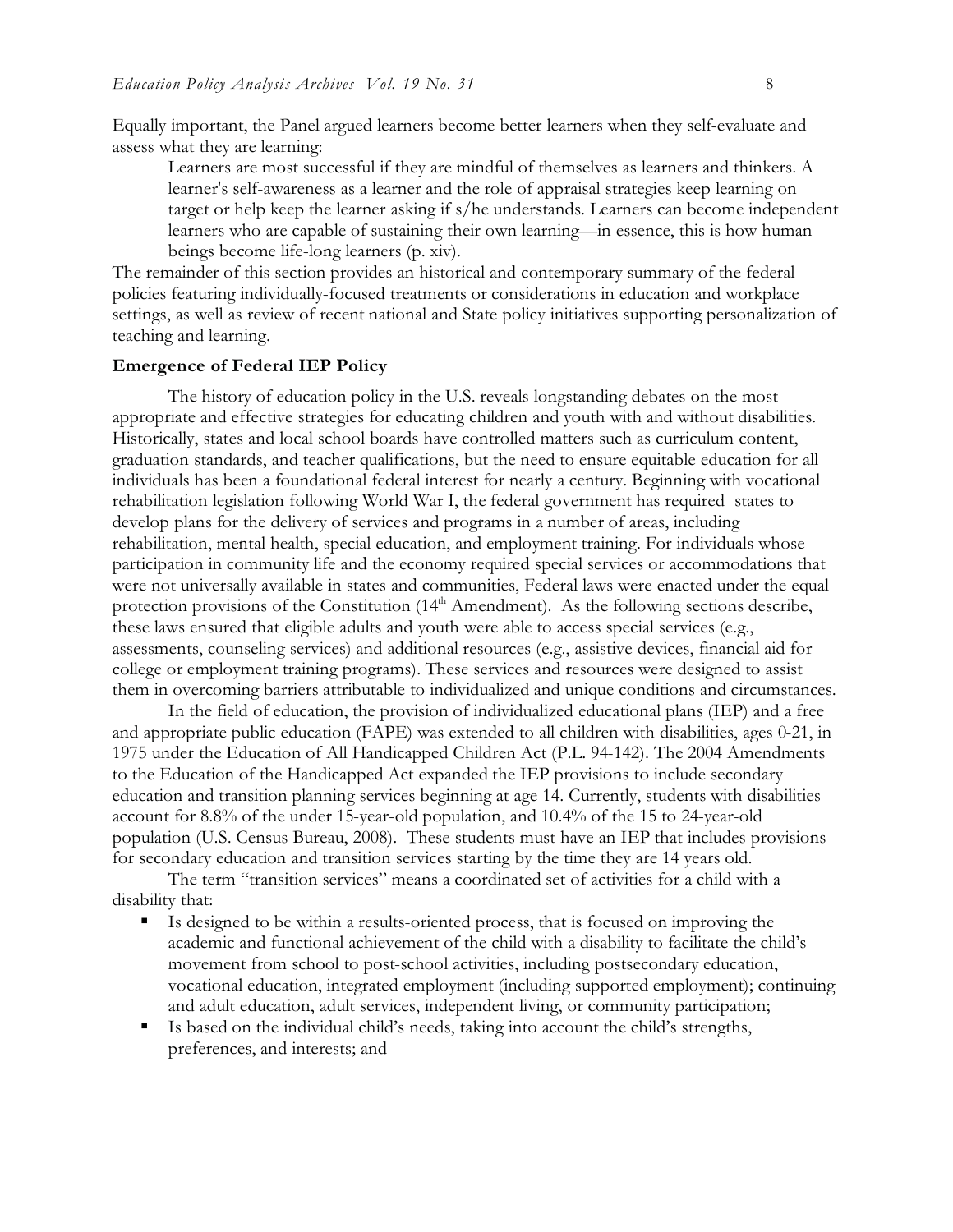- Includes instruction, related services, community experiences, the development of employment and other post-school adult living objectives, and, if appropriate, acquisition of daily living skills and functional vocational evaluation.

Source: U.S. Department of Education, 2007.

Under the 1998 Rehabilitation Act Amendments transition services are available to eligible youth and adults with disabilities, including individuals with significant disabilities. Eligible vocational rehabilitation clients receive an *individualized plan for employment*, as noted earlier, which could include a range of education, training, and support services. Under Title IV transition services for school age youth with disabilities include:

. . . a coordinated set of activities for a student, designed within an outcome-oriented process, that promotes movement from school to post school activities, including postsecondary education, vocational training, integrated employment (including supported employment), continuing and adult education, adult services, independent living, or community participation. The coordinated set of activities shall be based upon the individual student's needs, taking into account the student's preferences and interests, and shall include instruction, community experiences, the development of employment and other post school adult living objectives, and, when appropriate, acquisition of daily living skills and functional vocational evaluation.

Under the Department of Labor's Workforce Investment Act (WIA) Section 129(c)(1), local workforce development boards administer youth programs to economically disadvantaged and under-represented youth (including youth with disabilities). Each Youth Program uses an Individual Service Strategy (ISS) that must:

- 1. Provide an objective assessment of each youth participant, that meets the requirements of WIA section 129(c)(1)(A), and includes a review of the academic and occupational skill levels, as well as the service needs, of each youth;
- 2. Develop an individual service strategy for each youth participant that meets the requirements of WIA section 129(c)(1)(B), including identifying an age-appropriate career goal and consideration of the assessment results for each youth; and
- 3. Provide preparation for postsecondary educational opportunities, provide linkages between academic and occupational learning, provide preparation for employment, and provide effective connections to intermediary organizations that provide strong links to the job market and employers.

Source: U.S. Department of Labor, 2000.

### **Emergence of State ILP/IGP Policy**

 $\overline{a}$ 

Over the past decade these federal education and workforce development policies have stimulated policy debates in some states about expanding, in principle or in full replication, the individual learning or education plan for all secondary education students. In February 2007, the Education Commission of the States released in their State Notes the results of a 50-state survey on this topic<sup>2</sup>. They reported:

Some states  $(\sim 20)$  require all students at the beginning of their high school careers to identify the courses they will complete by the end of grade 12, and if the state has differentiated diplomas, the diploma the student will complete. A few states likewise require

 $^2$  Arkansas, Delaware, District of Columbia, Florida, Hawaii, Idaho, Indiana, Iowa, Kentucky, Louisiana, Michigan, Mississippi, Nevada, New Mexico, Oklahoma, Oregon, Rhode Island, South Carolina, South Dakota, Texas, Utah, Washington and West Virginia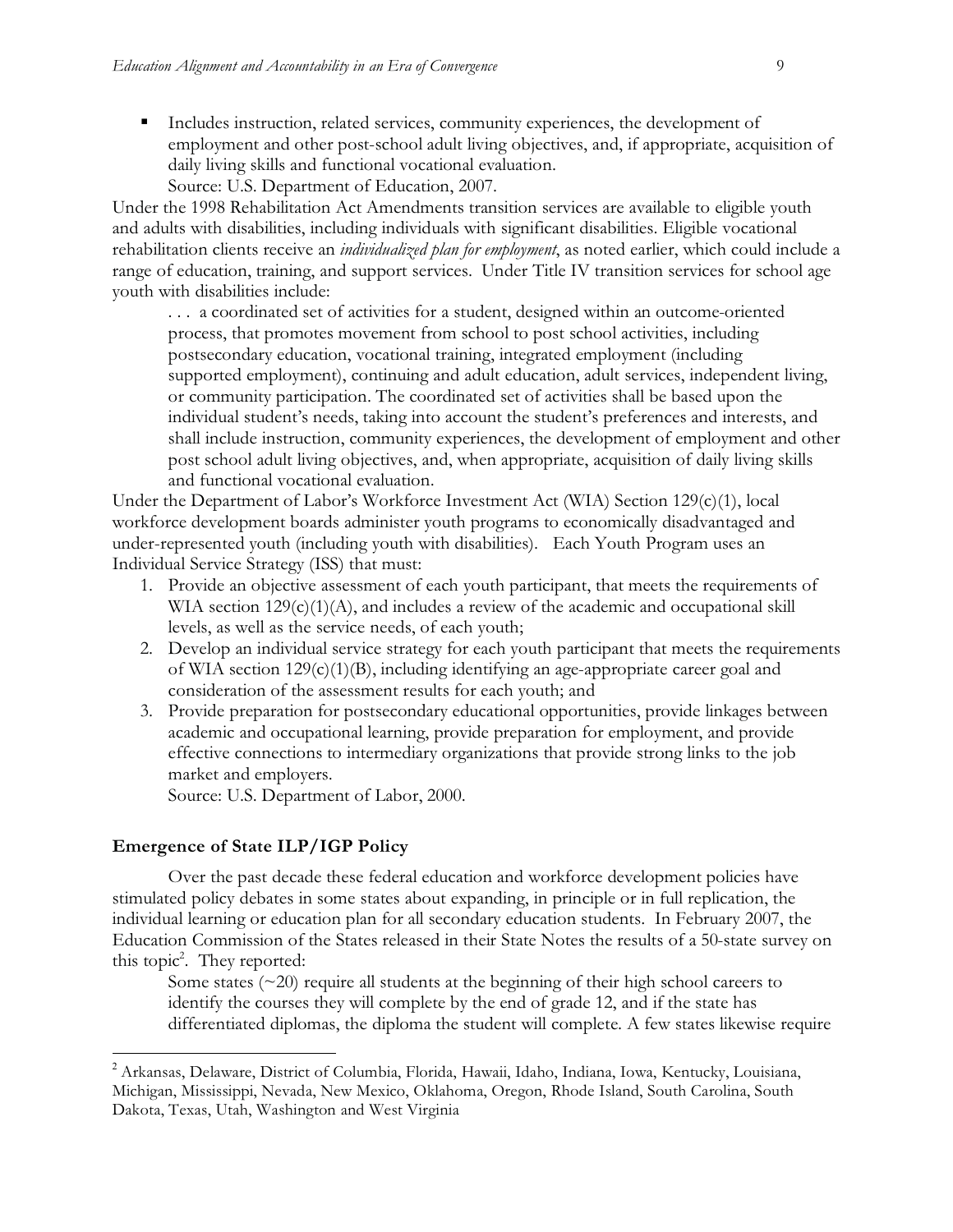students to include in their learning plan what they anticipate they will do the first year after graduation from high school. This database does not include state policies that require only students identified at risk of not completing high school to develop an individual graduation plan.

As part of an analysis of states' secondary school redesign activities, the Council of Chief State School Officers (2007) identified states that were particularly active in using individual learning plans. In this study, Individual Learning Plans (ILPs) were defined as,

. . . personalized student education plans that include information such as high school courses, post- secondary education and career interests, and extracurricular activities. State approaches to developing and implementing ILPs are as varied as the information that goes into them. But even with those differences, common purposes and similar challenges drive states to require their students to complete ILPs.

The emergence of these state-level policies was also stimulated by high school reform and redesign rhetoric of the past decade. Beginning in the mid-1990s a number of national and state commissions promulgated middle and high school reforms that emphasized the development of "individual or personal education plans." The creation of smaller and personalized learning environments guided by individual plans was deemed the primary antidote for addressing a number of challenges: personalizing large, "shopping mall" high schools; addressing the alternative learning styles of students from increasingly diverse cultural and linguistic backgrounds; creating flexibility in the face of a standards-driven mass education curriculum; reducing the dropout rate; and reducing the rising levels of remediation or developmental education in postsecondary education settings.

Prominent among these studies was the National Association of Secondary School Principals' (2004) *Breaking Ranks II* report, which argued for personalization of learning experiences in which "teachers should use a variety of instructional strategies that accommodate individual learning styles, and every student should have a Personal Adult Advocate and a Personal Plan for Progress." Subsequently, the NASSP's *Breaking Ranks in the Middle* (2006) report proposed that all middle schools adopt a set of nine core strategies, including: Implement a comprehensive advisory or other program that ensures that each student has frequent and meaningful opportunities to meet with an adult to plan and assess the student's academic, personal, and social development (p. 4).

The urgency of re-structuring middle school, high school, and college level learning experiences to focus on economy is crucial from sociological and psychological perspectives as well. As Lois Weis (2008) and her colleagues noted,

As the economy grows ever more tight, the school (K–16) is increasingly important in relation to life choices and outcomes, and researchers who focus on youth culture, often in and out of school contexts, can no longer afford to ignore such traditional educational institutions. If school credentials do not "guarantee" social mobility, they are certainly the sine qua non of such mobility in the New Economy.

More specifically, Weis argues that: (a) youth education practices are problematic if they are separate from the structural reality of the economic context, (b) the definition for success in school for all students must be linked to economic and social possibilities, and (c) new approaches to developing youth identities must be grounded in an examination of blended in-school and out-of-school learning and development practices.

As similar recommendations emerged in reports from diverse stakeholders both inside and outside the secondary education sector, several state legislatures and governors adopted policies and programs with an individual learning and/or graduation plan focus. Across these states policies encouraging individual learning plans seek to accomplish three goals: (a) explicitly prioritizing the development of both high school and post-high school plans, and (b) implicitly engaging individuals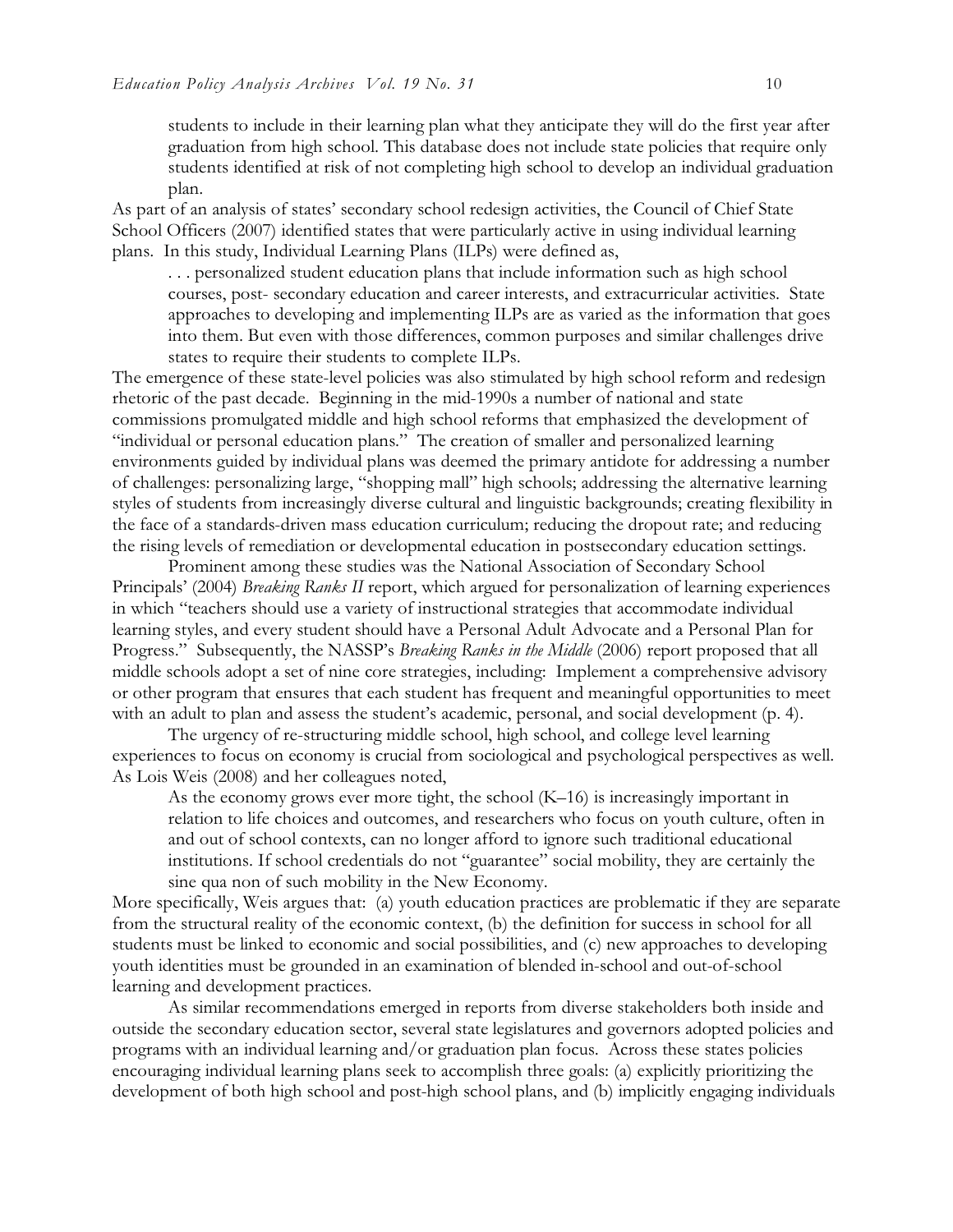in developing planning skills (e.g., self-assessment, career assessment, goal setting, reflection and analysis), and (c) directly supporting educational organizations in developing processes (e.g., professional development for educators, changing graduation requirements, building or improving postsecondary transition programs, etc.) that, in turn, generate individualized career and college planning knowledge, behaviors and dispositions.

## **Analyzing State Level Individualized Learning Policies: Research Questions and Methods**

The goal of this four-state case study was twofold. First, to determine to what extent states are leveraging federal and state resources to align their ILP initiatives with other policies aimed at fostering education innovation and economic recovery. The second goal was to develop recommendations for how states could make intergovernmental investments to strengthen their performance outcomes in education and workforce development.

In 2008 the Institute for Educational Leadership (IEL) Research Team selected seven states for in-depth case studies from among the more than twenty states identified by the Education Commission of the States (2007). Purposefully selected based on the size, scope and maturity of the states' ILP policy, the seven states offered a comprehensive portrait of the challenges, benefits, and unique opportunities created by adopting leading individual-centered student learning policies. A series of research questions guided this qualitative case study of state policy innovations:

- 1. What is the range and variation in state and/or local policies and practices on ILPs or IGPs?
- 2. What steps or measures are being taken by individual states to implement and monitor these innovations?
- 3. What data currently exist documenting the implementation, value, and/or effectiveness of ILPs or IGPs?
- 4. How are states going about the process of evaluating the value, worth, and/or effectiveness of ILPs or IGPs?
- 5. To what extent are ILP or IGP policy innovations aligned with other education policies with similar purposes?

Porter's Policy Attributes Theory (Porter, 1994) posits that the effectiveness of state education policy is grounded in five key attributes of policy design and implementation: (a) *consistency*, the extent to which all components of the system are aligned, (b) *specificity*, the extent to which states provide clear and detailed guidance for teachers and students, (c) *authority,* the degree to which a policy has the support of key institutions or individuals, (d) *power*, the rewards and sanctions, and (e) *stability*, the extent to which policies and practices remain in place over time. While states' ILP and IGP policies are a relatively new addition to the policy landscape, the policy attributes theory was selected because its roots, like the origins of ILP policies, are grounded in the school improvement efforts initiated in the 1990s.

Initially, the seven states' ILP policies were evaluated by researching the state department websites. The 2007-09 approved state plans for several federal programs were downloaded and content analyzed for key words and phrases related to the ILP/IGP policies (e.g., college and career planning, high school graduation, guidance and counseling, etc.). State plans for the following federal programs were searched and coded for descriptions of connections with ILP/IGP policies: Elementary and Secondary Education Act/No Child Left Behind, Perkins Career and Technical Education Act Amendments, Individuals with Disabilities Education Act, and the Workforce Investment Act.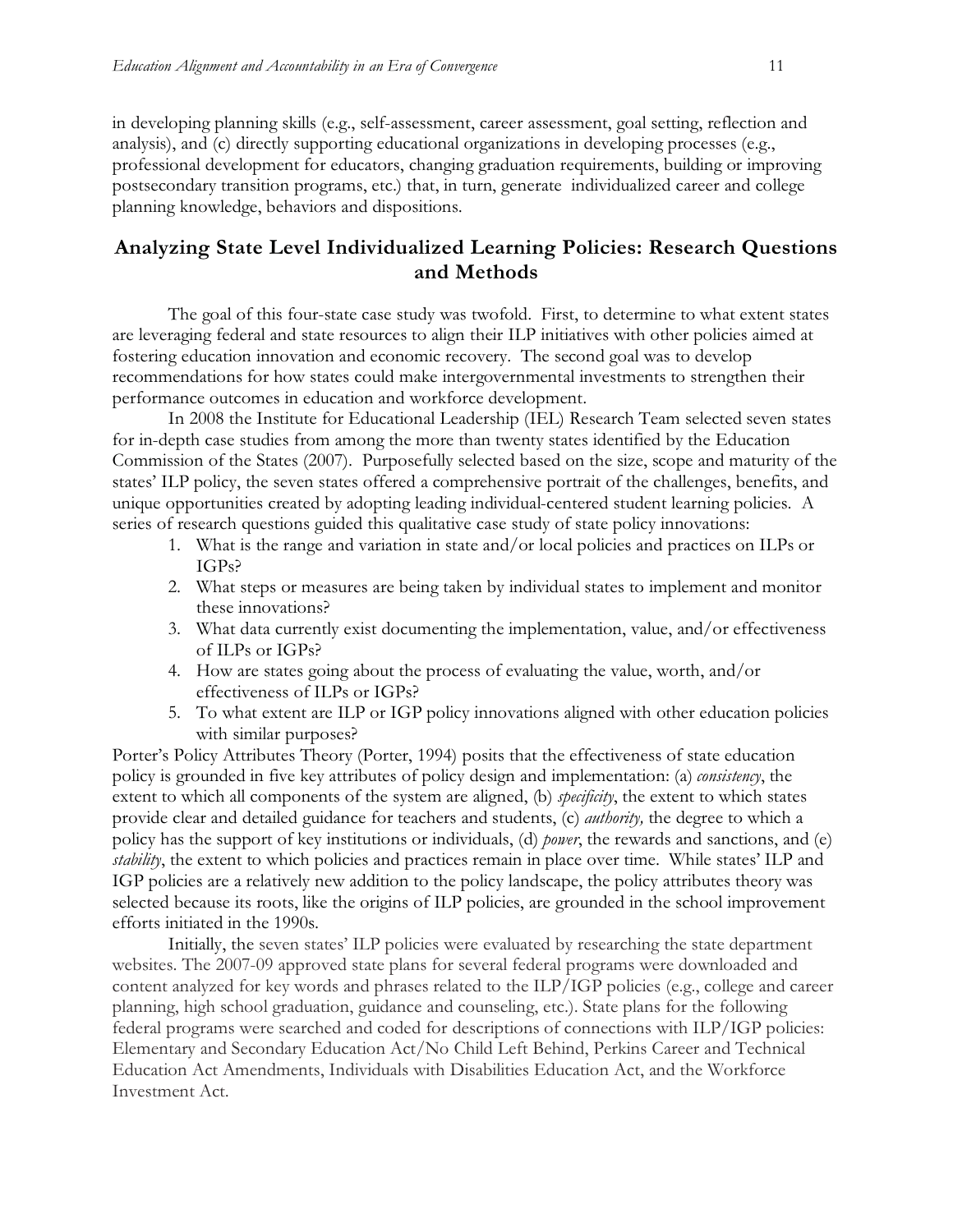Detailed searches of state government and state education agencies websites were conducted to identify and capture the key policies and implementation details for each ILP-IGP policy. State statutes and policies, handbooks, resource guides, program directories and other key information resources were downloaded, summarized, and analyzed by members of the research team. Subsequently, extended interviews were conducted with staff in several offices of the state department of education or workforce development regarding various aspects of the policy implementation, monitoring, and evaluation.

By selecting these seven states, the research team was able to consider states with substantial differences in four key education policy attributes: consistency (the policy design and implementation features, including connections to special education policies), specificity (precision in local action required, including the grade(s) of implementation), power (funding status- incentive/competitive/formula-driven funding or no funding), and stability (date of initial policy implementation).

As Table 3 indicates, the key features of the ILP policies in these states reflected a range of key policy attributes. The policy design features included state mandates with and without funding, with and without professional development supports, and with and without connections to special education policies. The state implementation options examined in the analysis included incentive funding, competitive local funding, and no designated state or federal funding. The seven states examined were implementing the program between two and ten years with some states implementing ILPs in grade 6 or grade 8.

The results of the website searches and interviews were organized according to seven criteria drawn from the Policy Attributes Theory (Porter, 1994) described earlier: year individual learning plans were initiated, grade when individual learning plans are initiated, state level administrative office in charge of individual learning plans, connection to career pathways, formal curriculum used, funding, and connection to special education. Interview questions can be found in Appendix A.

The seven-member research team reviewed the compiled state ILP policy information and rank ordered the seven states examined in the initial analysis phase. Each research team member independently rated the information available from each state on the five key ILP/IGP policy attributes (Porter, 1994) described earlier. Through a consensus building process, the research team reached agreement on studying four states intensively: Louisiana, New Mexico, South Carolina and Washington. The consensus dialogue confirmed these four states as having advanced ILP/IGP policy attributes for consistency, specificity, power, and stability. Thus, these states were deemed the richest case study opportunities for examining leading state policies.

In August, 2010, state officials in seven states, including the four case study states, were invited to update and verify the data analysis presented herein, and to address specific questions about the alignment of state ILP policies with the state's plan and policies for implementing the federal IEP provisions. Several state officials updated the information presented in Tables 3 and 4; however, most state officials chose not to respond to a short survey seeking information about any policies or recommended practices for aligning ILPs with the IEP assessment and transition planning provisions.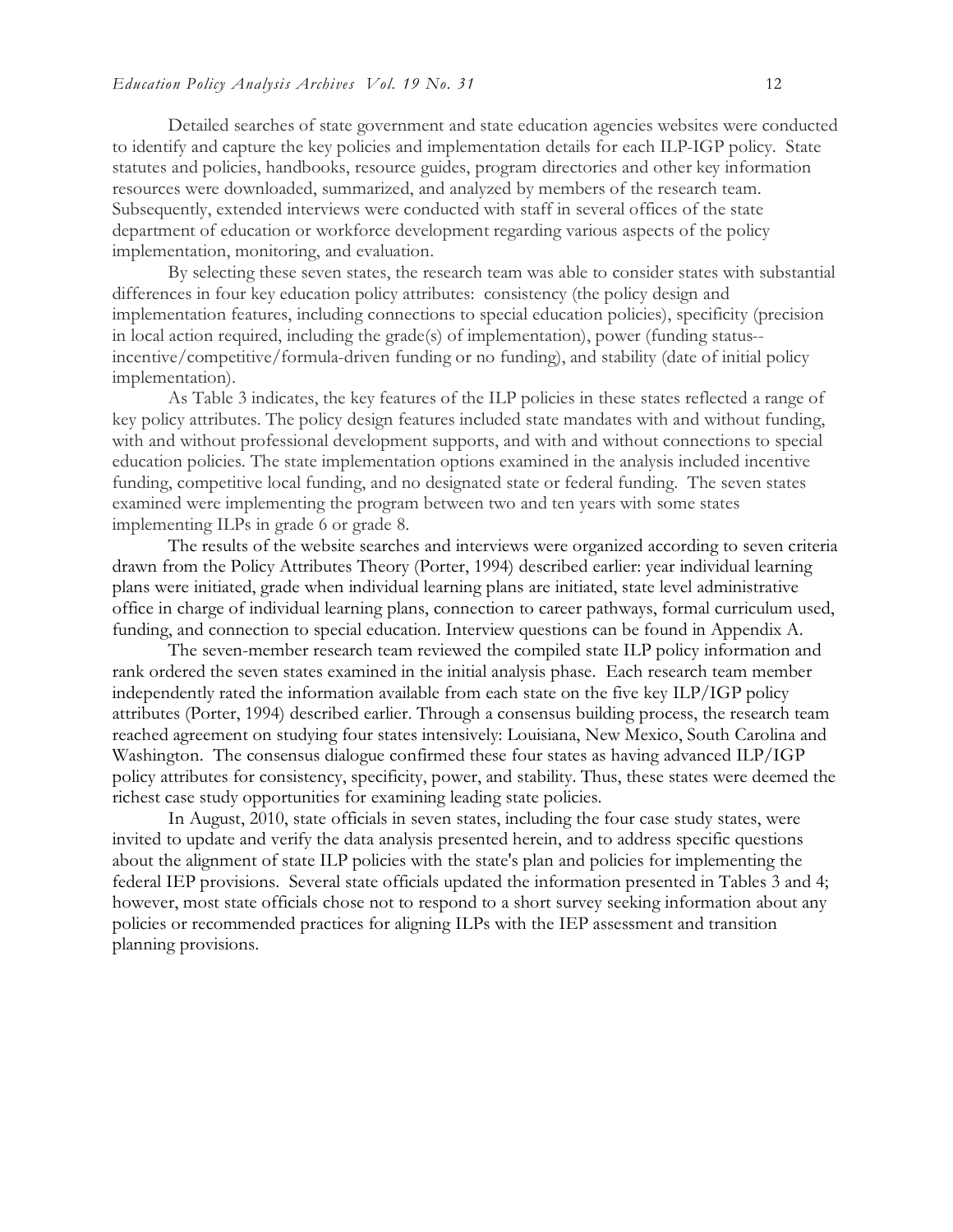| Table 3.                                                    | Key Features of Individual Learning Plan Policies |                     | in Seven States                                                                                                                                                                                                     |                                                                                                                                                                                                                              |                                                                                                                                                                                                                                    |                                                                                                                                              |
|-------------------------------------------------------------|---------------------------------------------------|---------------------|---------------------------------------------------------------------------------------------------------------------------------------------------------------------------------------------------------------------|------------------------------------------------------------------------------------------------------------------------------------------------------------------------------------------------------------------------------|------------------------------------------------------------------------------------------------------------------------------------------------------------------------------------------------------------------------------------|----------------------------------------------------------------------------------------------------------------------------------------------|
| State                                                       | Implementation<br>Date of ILP                     | Grade ILP<br>Begins | evel Oversight<br>State L                                                                                                                                                                                           | Federal and State Funding                                                                                                                                                                                                    | Support and Training                                                                                                                                                                                                               | Connection to Special Education                                                                                                              |
| Success Plan<br>Delaware<br>Student<br>(SSP)                | 2005                                              | 6 <sup>th</sup>     | Conducts onsite audits of<br>student plans to establish<br>compliance                                                                                                                                               | level coordinating staff and for<br>Access Grant funds for state<br>Career Cruising online career<br>State uses Federal College<br>information system                                                                        | State provides technical<br>assistance and training<br>on software, advisory<br>and curriculum                                                                                                                                     | IEP and SSP are combined in<br>the IEP transition plan                                                                                       |
| Graduation<br>Plan (IGP)<br>Individual<br>Kentucky          | 2002                                              | 6 <sup>th</sup>     | State monitors IGP completion<br>changes in graduation rate and<br>annually; Evaluation based on<br>post-secondary remediation                                                                                      | Completely funded through state<br>funds                                                                                                                                                                                     | held throughout the year<br>development meetings<br>every fall; Professional<br>Training conducted                                                                                                                                 | Each student must have an IGP,<br>Parts of IGP used to meet IEP<br>regardless of disability status;<br>transition requirements               |
| Graduation<br>Plan (IGP)<br>Individual<br>Idaho             | 1997                                              | 8 <sup>th</sup>     | sanctions; Level of compliance<br>Mandate not enforced through<br>used to determine technical<br>assistance needs                                                                                                   | progress and provide technical<br>State funds support one state<br>staff member to monitor<br>assistance                                                                                                                     | identified during school<br>State level staff provide<br>technical assistance                                                                                                                                                      | Each student must have an IGP<br>concurrently; parents can "opt-<br>regardless of disability status;<br>IEP and IGP developed<br>out" of IGP |
| Plan (FYEP)<br>Education<br>Louisiana<br>5 Year             | 1998                                              | 6 <sup>th</sup>     | create annual legislative<br>compliance monitoring; data<br>monitored during Perkins<br>Completion of plans is<br>used to<br>reports                                                                                | school redesign funds, and funds<br>from an off-shore oil settlement<br>Funding provided for state level<br>Funding sources include federal<br>Perkins CTE grant, state high<br>assistance and LAePortal;                    | training on updates and<br>implementation, now<br>Initial training for<br>changes                                                                                                                                                  | IEP and FYEP are integrated                                                                                                                  |
| New Mexico<br>Plan (NSP)<br>Next Step                       | 2004                                              | 8 <sup>th</sup>     | Schools submit completed plans<br>on an annual basis for<br>Review reported to legislature<br>randomly selected review;<br>to state                                                                                 | Non-funded state mandate                                                                                                                                                                                                     | using the state suggested<br>Perkins used to conduct<br>initial training including<br>introduction to NSP,<br>Career Clusters and<br>template                                                                                      | IEPs serve as the NSP for<br>students with disabilities                                                                                      |
| Graduation<br>Plan (IGP)<br>Individual<br>Carolina<br>South | 2006                                              | 8 <sup>th</sup>     | development activities have been<br>Reports used gauge the degree<br>to which career awareness and<br>Schools submit accountability<br>reports to state twice a year;<br>implement into the school<br>environments. | hiring of career specialists in the<br>funds to districts to support the<br>information system and 5 state-<br>level FTEs. State also provides<br>State fully funds online career<br>majority of middle and high<br>schools. | training also provided via<br>counselors and/or career<br>Regional workshops for<br>specialists held two to<br>educational television,<br>and Business Summit,<br>the annual Education<br>three times a year;<br>and other venues. | Each student must have an IGP,<br>regardless of disability status                                                                            |
| High School<br>Washington<br>and Beyond<br>Plan (HSB)       | 2006                                              | 6 <sup>th</sup>     | Implementation and oversight of<br>Schools elect to participate in<br>HSB is under local control;<br>the Navigation 101 grant<br>curriculum                                                                         | schools who chose to participate<br>(Navigation101); curriculum not<br>in HSB curriculum program<br>State grants startup costs to<br>required                                                                                | available for participants;<br>Navigation training and<br>technical assistance<br>districts provide all<br>training for HSB<br>implementation                                                                                      | Each student must have an HSB<br>plan, regardless of disability<br>status                                                                    |

 $13$ 

*Education Alignment and Accountability in an Era of Convergence: Policy* 13

Education Alignment and Accountability in an Era of Convergence: Policy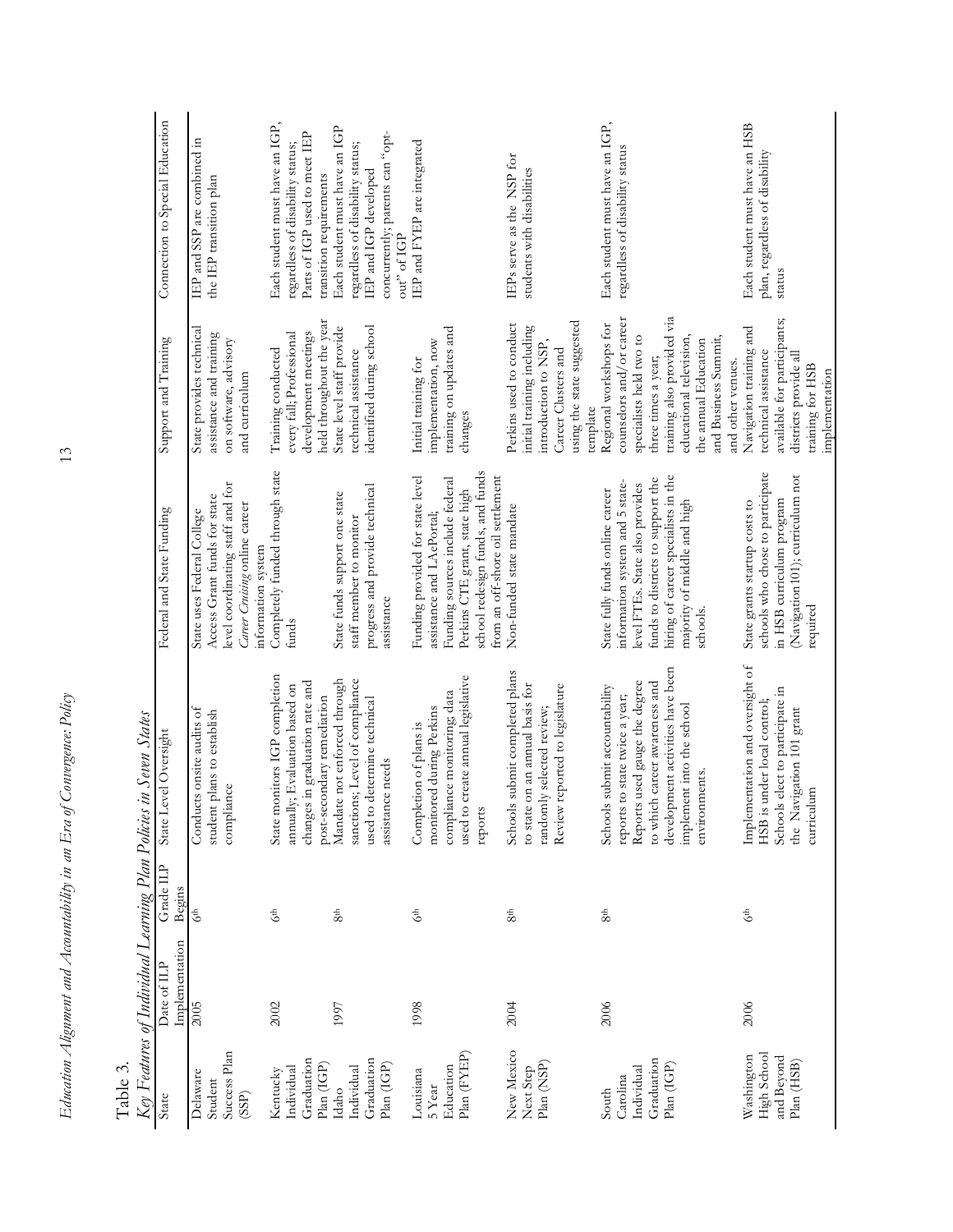## **Findings: ILP Policy Implementation in Four States**

In this section, brief narratives describe the state policies and the implementation of the policies to date.

#### **Louisiana**

In 1997, Louisiana legislators adopted the Career Options Law. The law requires that middle school students participate in career exploration, and create a 5-Year Education Plan in 8<sup>th</sup> grade. According to interviews conducted by researchers, the law was developed to more closely link education opportunities with Louisiana employment needs. To this end, the state Board of Regents, community and technical colleges, and Departments of Labor and Economic Development assisted in the development the policy and its continued implementation. Most recently, legislators voted in changes that will affect the implementation of the law and provide strategies for decreasing the disproportionately high dropout rate in Louisiana. The Louisiana Student College and Career Act, adopted in summer of 2009, outlines flexible curriculum and graduation guidelines aimed at increasing high school graduation and career and college readiness. In addition, the name of the plan has been changed to reflect this goal. Students are now required to complete an Individual Graduation Plan. (Details on the Career Options Law can be found at: http://www.louisianaschools.net/lde/uploads/7516.pdf)

The Career and Technical Education office in the Department of Education is responsible for the oversight of the program. Every five years, each parish is required to submit a sample of student IGPs. This data is linked with data from the Department of Labor to gather outcome measures. The information is used to create an annual evaluation and assessment report to the legislature. Additionally, plans are reviewed during Perkins monitoring. IGP supervisors within the state department are funded through federal Perkins dollars. In addition to federal funds used for administration, monies garnered through an off-shore oil settlement and state high school redesign funds are used to fund an on-line career information system, which assists students in career exploration and planning activities and serves as a digital platform for the IGP. The LAePortal system enables students to explore Career Clusters, build a portfolio or resume, learn about high school graduation requirements, research job opportunities, and create their IGP. School administrators have access to LAePortal, but can also use other online career information systems for the implementation of the ILP. However most schools use LAePortal and the state suggested 5 year plan template.

Beginning in sixth grade, Louisiana students participate in a career exploration process that includes at least six career development activities a year. During this time, students are exposed to a number of different post-secondary options through community service projects, guest speakers, and new technologies. Students use this information to declare a high school area of concentration or major in the eighth grade. Each high school is required to offer at least one state approved career major. The major, along with post-secondary goals and high school course plans, are used to create a student's IGP. School counselors are responsible for assisting students in creating the plan and each plan must be reviewed and signed by a parent or guardian on an annual basis. The plan is created in eighth grade and is updated annually until graduation.

#### **New Mexico**

In 2003, New Mexico legislation began requiring that students complete a Next Step Plan (NSP) each year starting in eighth grade prior to graduating from high school. Students create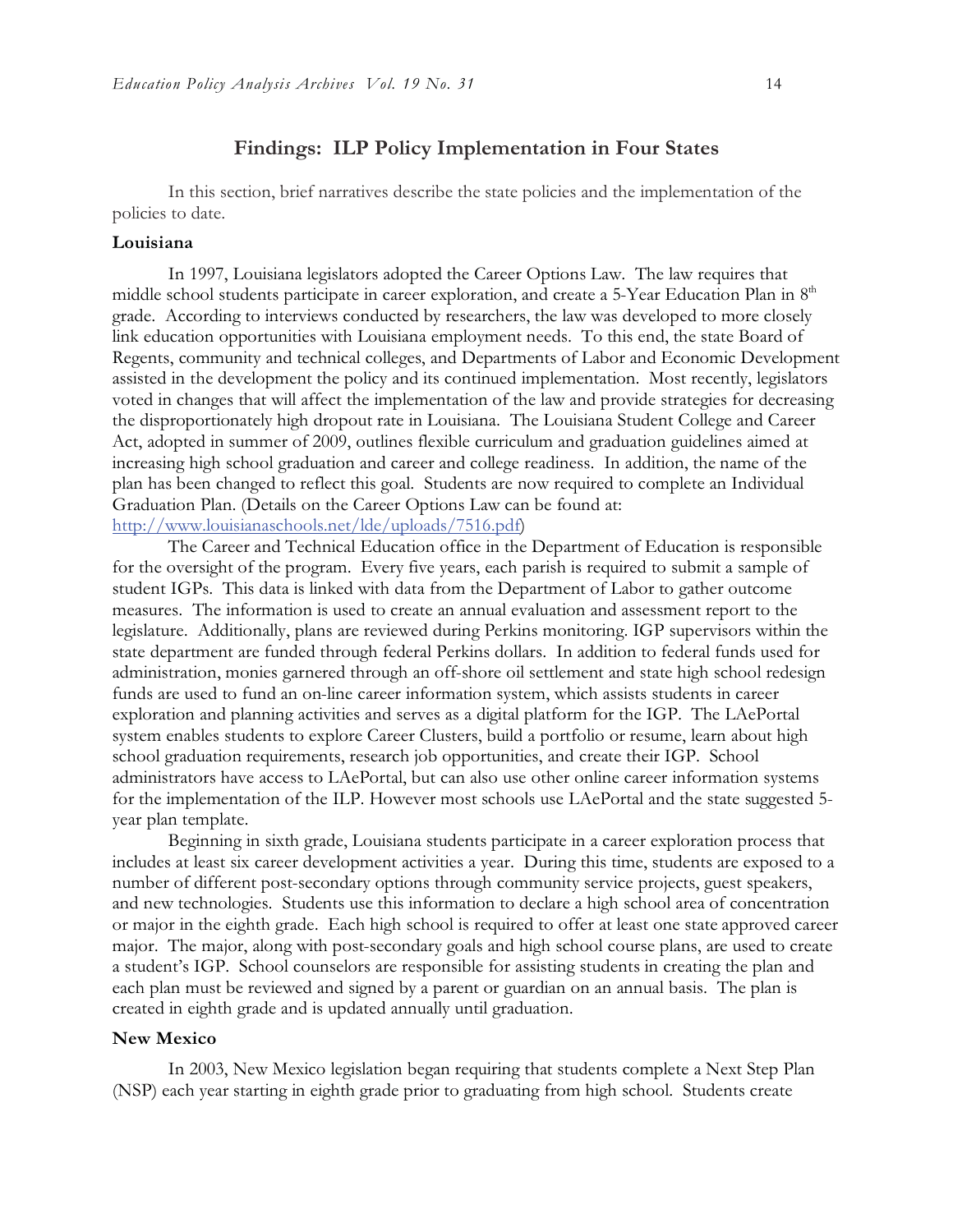interim plans from eighth to eleventh grade and a final NSP during the twelfth grade. According to interviews conducted with state officials, the catalyst for the NSP legislation was the P-20 initiative and the focus on transition periods along this spectrum. According to the Legislative Education committee, state leaders are also concerned with the relatively low graduation rate among New Mexico high school students (i.e., only 66.1% in 2009 using a four-year-cohort formula) and the lack of rigor and focus in the state's graduation requirements. In New Mexico, the Public Education Department (PED) worked closely with the Department of Labor to develop the NSP initiative. Recently, legislators passed a law requiring students to complete a NSP beginning in the sixth grade. (Details regarding the NSP can be found at:

#### http://www.ped.state.nm.us/Humanities/NextStepPlan/index.html)

The Humanities Bureau in the PED is responsible for the implementation of the NSP policy. Legislation requires the department to monitor and evaluate the plans. Schools submit copies of the plan to the PED and they are randomly selected for review. According to an interview conducted with department officials, they would also like to eventually review NSP policy *within* the classroom. Additionally, the department is in the process of implementing a P-20 data warehouse that will allow them to track students from high school to post-secondary institutions. The NSP is currently an unfunded mandate, but the PED provided training for schools at the onset of the policy. The department has also used Perkins funding to provide regional planning including an introduction to the plan, Career Clusters (the state has chosen seven) and the state template. The template is a suggested format, although many schools are using formats they have created, and sharing them with other schools.

Beginning in the eighth grade, all students in New Mexico, including those who attend state accredited private and charter schools, must complete their first interim NSP. In some cases an IEP can be substituted for a NSP. Before the plan is completed, advisors consult with parents and students to identify academic goals that are in line with student interests and meet state graduation requirements. A parent or guardian is required to review and sign the plan on an annual basis and encouraged to participate in its development. During the consultation with advisors students are informed of Career Cluster course options, Advanced Placement opportunities, and career options. The consultation time is also used to monitor students' progress towards meeting graduation requirements. The final NSP is completed during the twelfth grade year, prior to graduation. In the final plan, students must show a commitment or intent to make a commitment to a specific postsecondary plan. This could include an acceptance letter from a university or military, or a statement from the student about their plans.

#### **South Carolina**

In 2005, the South Carolina Legislature passed the Education and Economic Development Act. Among the requirements of the EEDA is an Individual Graduation Plan. The IGP is a yearly requirement for students, but not a graduation requirement. In addition, the EEDA requires career awareness, counseling, and interest inventories for students starting in grade six. In the eighth grade, students must complete their first IGP. The plan is required annually until graduation. According to interviews with state officials, the impetus for the IGP policy was business and industry concerns that labor market demand for skilled workers in South Carolina was not being met. In addition, lawmakers cited continuously low graduation rates among South Carolina high school students. Toward this end, business and industry leaders, along with secondary and postsecondary representatives helped to draft the EEDA and currently assist in the management of its implementation through the EEDA Coordinating Council (Details describing the EEDA initiative are available at: http://ed.sc.gov/agency/Accountability/Technology-Services/old/dts/EEDAProject.html)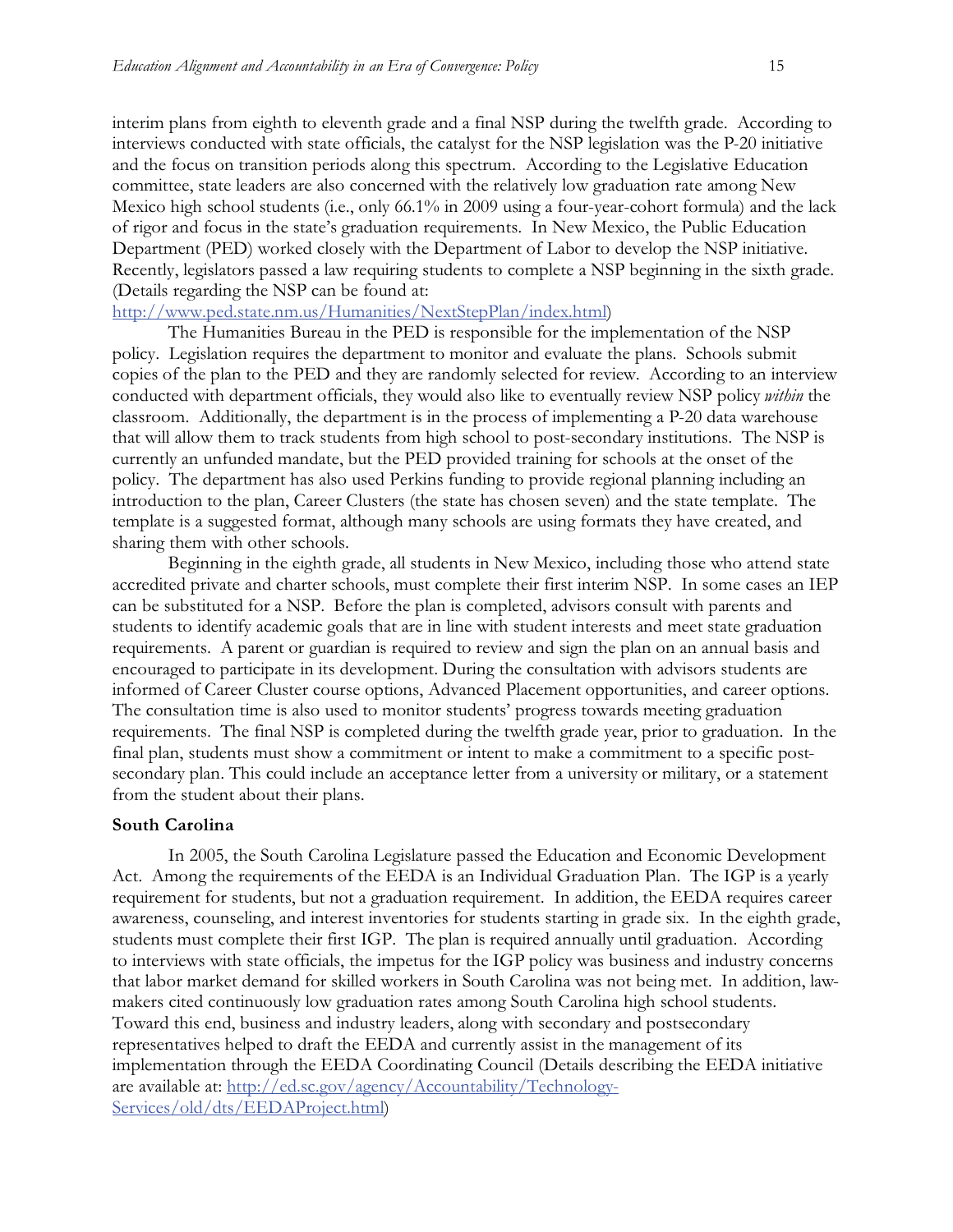The legislature named an EEDA coordinating council that includes leaders from business, the legislature and secondary and post-secondary education. The council provides guidance to the Department of Education relative to accountability and implementation of the EEDA. The SCDE Office of Regional Services is responsible for overseeing the implementation of each component of the Act, including the IGP policy. Because the state has secured an electronic IGP system, data pertaining to IPG completion rates, parental participation, and postsecondary plans are readily available. Additionally, at least twice a year, schools submit to the SCDE a local report summarizing the scope of their career development activities.

The EEDA legislation provided funding for five FTE positions in the Department of Education. Additionally appropriations were made for training and hiring "career specialists" at each middle and high school. Specialists work under the guidance of a counselor and assist students and parents in understanding the role of career development activities in the students' secondary experiences. EEDA appropriations also include funds for an on-line career information system. The Kuder online career information system was selected as the platform for the electronic IGP system.

Beginning in the eighth grade, students select a career cluster on and create an IGP in consultation with a parent or guardian and a school counselor. At least annually after that, students must meet with counselors to identify and/or modify academic and career goals in their IGP. Before the end of the tenth grade, students must declare an area of academic focus within their selected career cluster. Throughout high school, schools are required to provide students with guidance activities and career awareness programs that align career and academic education. The plan must include course-taking intentions, experience based career oriented learning activities, and monitor progress towards meeting graduation requirements.

#### **Washington**

In 2001, the Washington State Board of Education required that students complete a High School and Beyond plan. Each student must have a HSB plan that includes plans for high school course taking and plans for one year beyond high school. The policy indicates a student must create the plan by the ninth. However, the HSB plan must be completed before a student can graduate, and generally the plan is created for the first time in eighth grade. Students who fail to meet performance standards on the state assessments must also create a Student Learning Plan, which identifies how the student will meet academic standards prior to graduation. These policies are a key component of the SBE's mission to prepare all students for life after high school, regardless of the pathway they chose to take. (Details regarding the High School and Beyond graduation requirement can be found at: http://www.k12.wa.us/graduationrequirements/Requirement-HighSchoolBeyond.aspx)

Washington has a strong history of local control over school policy. As such, limited state policy provisions have been promulgated for the implementation of HSB plans. The implementation is a district-by-district responsibility. Plans collected as part of this study indicated a fair amount of variation. The Office of District and School Improvement helps schools with HSB implementation, but few supplemental resources are provided. An exception is Navigation 101, a HSB curriculum that is an optional resource for schools. Many schools implement this curriculum, which has three years of start-up grant funds available from the state if schools chose to participate. Navigation 101 is a guidance curriculum resource. The online feature is a privately produced product that is available to grantees under a state contract. Schools participating in Nav101 are required to get parents' signatures on plans, an additional requirement not found in general HSB policy. Nav101 participating schools must also conduct student led conferences, and use student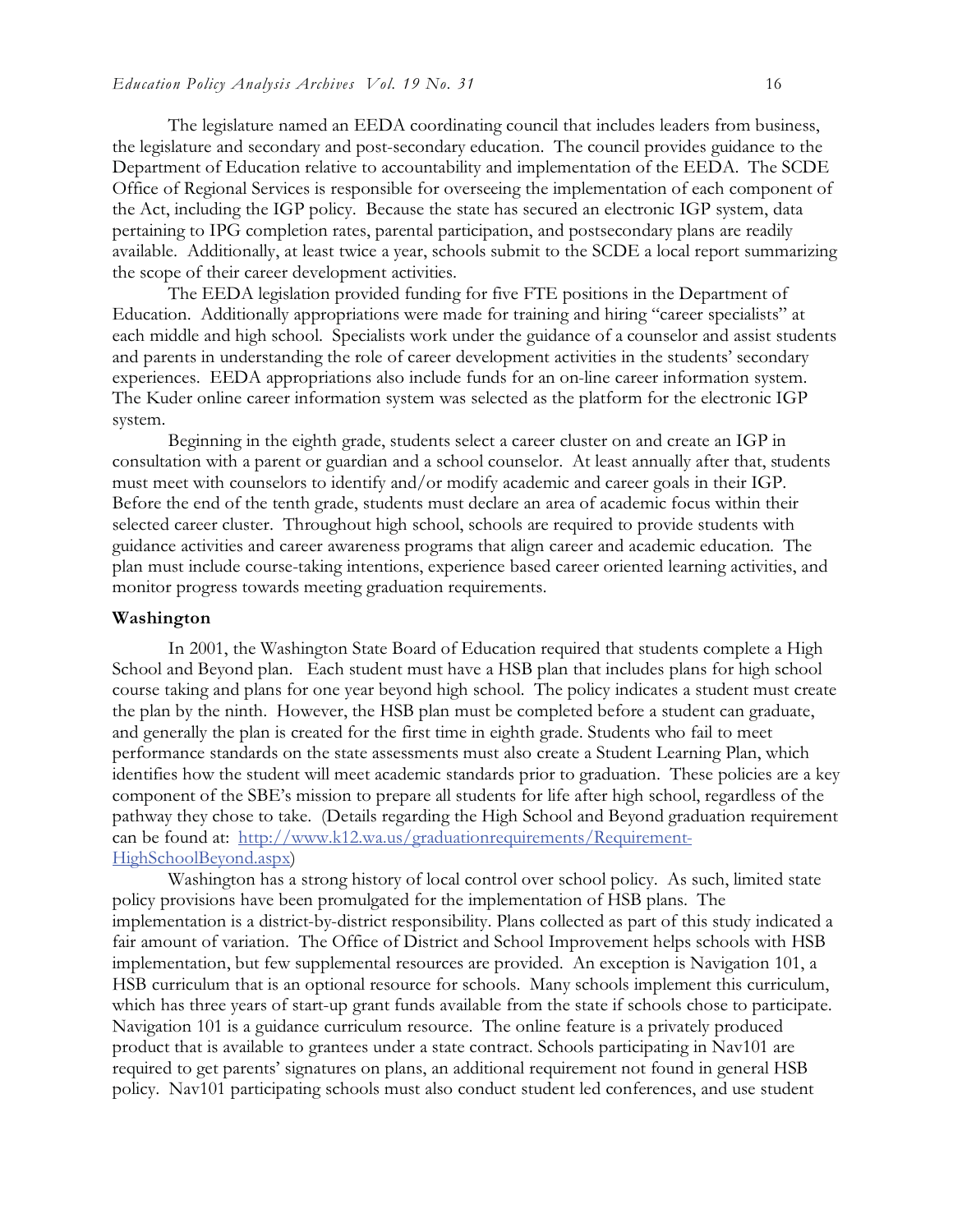course taking requests to inform course offerings and master schedules. Currently, 154 schools participate in Nav101.

In the eighth or ninth grade, students write their HSB plan and continue review and revise it throughout their high school careers. The Office of the Superintendent of Public Instruction suggests that the plan should include students' personal stories, opportunities to identify learning styles, high school and post-secondary goals, and extracurricular activities. In addition, the Nav101 curriculum requires that students create a portfolio that includes goals and examples of good work. Nav101 also requires sessions with an advisory on a regular basis. An advisory is a regularly scheduled meeting time, usually 2 to 4 times per month. Students are matched with a trained advisor in the school. They tend to be mostly professional staff, although there may be others. Career development, college planning, and financial literacy are examples of curriculum that might be found in an advisory session. Participating schools offer advisory sessions on a varying basis, and advisor responsibilities are school dependent.

#### **State-level Performance Indicators**

Each of the four state ILP policies was enacted and implemented with a set of performance outcomes, measures or indicators, as noted in Table 4. In most states these performance oriented measures or outcomes specify how the ILP requirements are implemented and monitored (e.g., by students meeting new or different graduation or diploma requirements, by obtaining a parent signature on the ILP or IGP, by reporting certain curriculum changes or student attainment data to the SEA). Each of the state individual learning plan policies described above has unique goals and purposes for improving students' college and career readiness. In several states, the policies complement the federal special education and youth-focused workforce development policies associated with IEPs and ISSs, however, it is important to note the parallels and contrasts in performance measures and indicators with the federal requirements discussed in the next section.

In each of the four states, the ILPs measures are centered on expanding the rigor in high school graduation requirements so that higher proportions of students are prepared for college work, as well as careers. In all four states, the success of ILP-IGP policies are measured by increasing graduation rates, decreasing dropout rates, and broadening graduation expectations or standards to include career exploration and college readiness. Reflecting the broader emphasis on college and career readiness, the policies in all four states confirm that high school quality will be determined in large part by the success graduates attain when entering two-year and four-year colleges, the military, and/or job training and apprenticeship programs.

In two states, the involvement of parents in the review and/or endorsement of the high school completion or graduation plan is an essential aspect of the state policy, as it is the IEP policy for students with disabilities. In three states, expanded parental and community support for career and college planning activities in high school is anchoring the ILP-IGP innovations.

It is important to acknowledge that previously launched or concurrent state education policy initiatives (such as policies aimed at increasing reading or math scores, attendance rates, or teacher effectiveness) utilize similar performance indicators. The level of consistency or alignment of these policies and policy performance indicators with the ILP-IGP initiative was difficult to ascertain in each state, so it would be inappropriate to conclude that all six performance measures were equally important to documenting the policy impact or effect.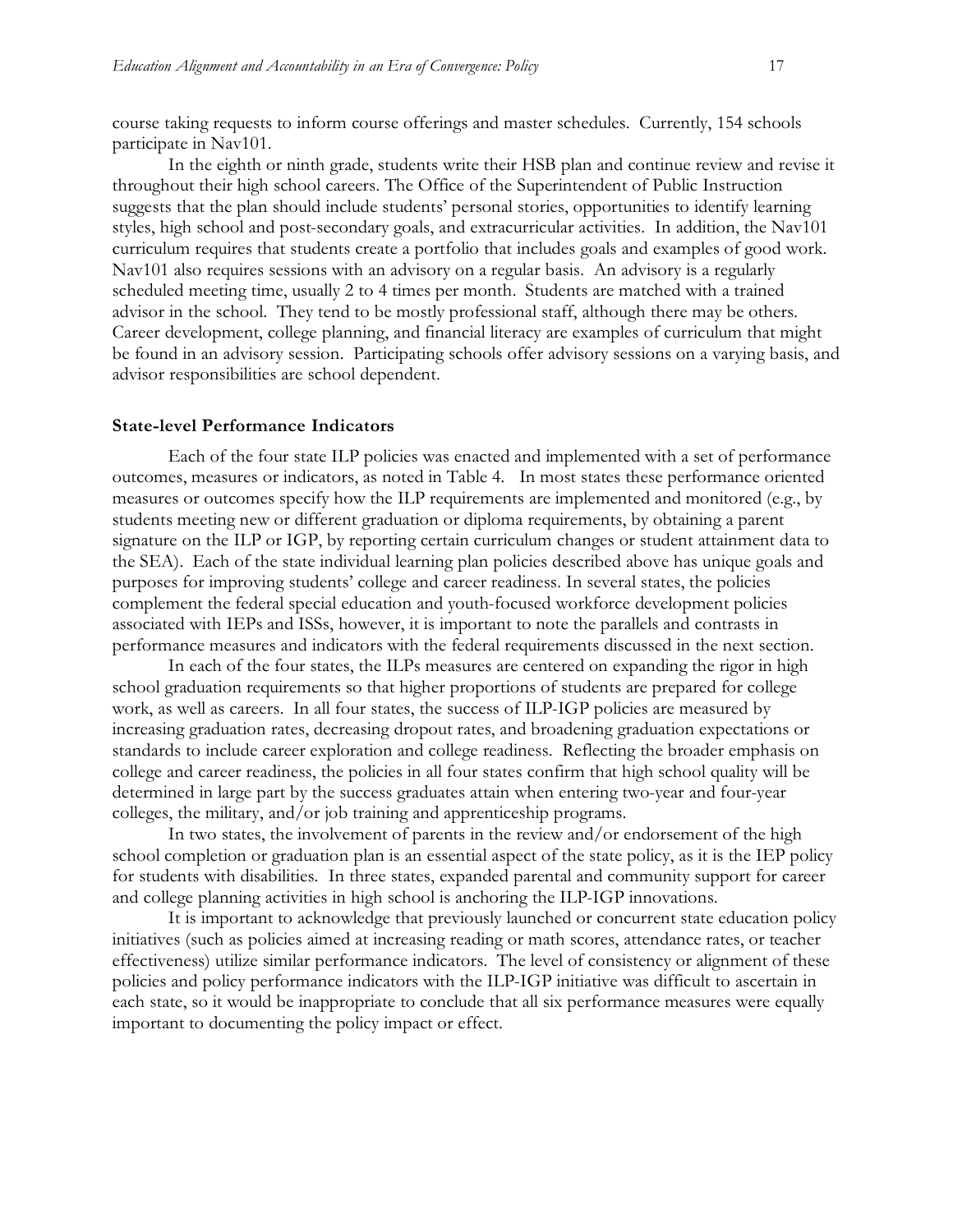| . uu101.                                             |                                               |                                                     |                                                                              |                                                          |
|------------------------------------------------------|-----------------------------------------------|-----------------------------------------------------|------------------------------------------------------------------------------|----------------------------------------------------------|
| State-Level Individual Learning Plan Policy Measures |                                               |                                                     |                                                                              |                                                          |
| Performance Measures<br>or Indicators                | Louisiana (Career<br>Options Act)             | Senate Bill 0561, 2008)<br>New Mexico (NM           | South Carolina (Education and<br>Economic Development Act)                   | Washington(High School<br>and Beyond Plan<br>Guidelines) |
| High school graduation<br>diploma                    | requirements for the<br>Graduation            | eight through eleven,<br>At the end of grades       | subjects, which must include, but are<br>An IGP must include core academic   | Graduation requirements<br>consist of a High School      |
|                                                      | consist of requirements<br>career major shall | prepare an interim next-<br>each student shall      | not limited to, English, math, science,<br>and social studies to ensure that | and Beyond Plan and<br>specific course                   |
|                                                      | mandated by the State<br>Board of Elementary  | step plan that sets forth<br>the coursework for the | requirements for graduation will be<br>met                                   | requirements as mandated<br>by the State Board of        |
|                                                      | Education for all high<br>and Secondary       | high school graduation.<br>grades remaining until   |                                                                              | Education.                                               |
|                                                      | school students.                              |                                                     |                                                                              |                                                          |
| Dropout rates                                        | Design teams shall                            | Students who do not                                 | The [school] report card must contain                                        | Districts required to report                             |
|                                                      | $\mathcal{F}$<br>evaluate the success         | meet or exceed                                      | other criteria including, but not                                            | annually to superintendent                               |
|                                                      | their programs based on                       | expectations will be                                | limited to, information on promotion                                         | of public instruction                                    |
|                                                      | $\sigma$<br>tracking the number               | given individual attention                          | and retention ratios, disciplinary                                           | dropout rates of students                                |
|                                                      | dropouts in career major                      | and assistance through                              | climate, dropout ratios, dropout                                             | grades seven through                                     |
|                                                      | programs.                                     | grams and individualized<br>extended learning pro-  | reduction data.                                                              | twelve. (SB 2423, 2009)                                  |
|                                                      |                                               | tutoring.                                           |                                                                              |                                                          |
| Attainment of work                                   | Louisiana's high schools                      | The department shall                                | School districts shall organize high                                         | A student's plan should                                  |
| readiness or                                         | shall consist of an                           | establish a procedure for                           | school curricula around a minimum                                            | include the classes needed                               |
| occupational/technical                               | academic major college                        | students to be awarded                              | of three [career] clusters of study and                                      | in preparation for a 2- to 4-                            |
| skills                                               | preparatory courses and                       | credit through                                      | cluster majors. The curricula must be                                        | year college, vocational or                              |
|                                                      | a career major                                | completion of specified                             | designed to provide a well-rounded                                           | technical school, certificate                            |
|                                                      | comprised of                                  | career technical                                    | education for students by fostering                                          | program or the workforce.                                |
|                                                      | challenging academic                          | education courses for                               | artistic creativity, critical thinking, and                                  |                                                          |
|                                                      | courses and modern                            | certain graduation                                  | self-discipline through the teaching of                                      |                                                          |
|                                                      | vocational studies.                           | requirements.                                       | academic content, knowledge, and                                             |                                                          |
|                                                      |                                               |                                                     | skills that students will use in the                                         |                                                          |
|                                                      |                                               |                                                     | workplace, further education, and life.                                      |                                                          |

 $\frac{18}{18}$ *Education Policy Analysis Archives Vol. 19 No. 31* 18

Table 4.

Education Policy Analysis Archives Vol. 19 No. 31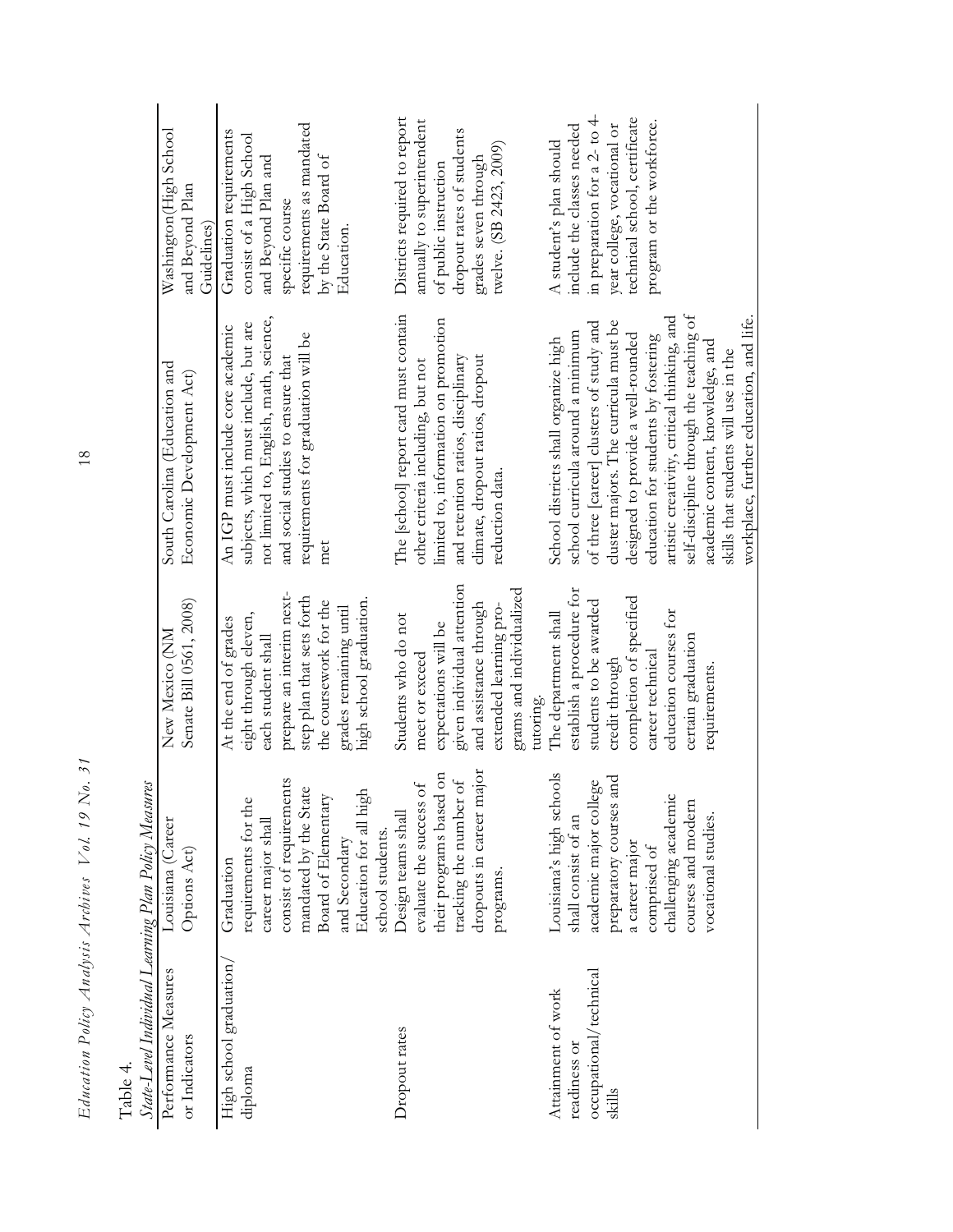| Table 4 (continued)                                                                                                                                    |                                                                                                                                                                                                                                                                                                                               |                                                                                                                                                                                                                                                                                                              |                                                                                                                                                                                                                                                                                   |                                                                                                                                                                                                                                            |
|--------------------------------------------------------------------------------------------------------------------------------------------------------|-------------------------------------------------------------------------------------------------------------------------------------------------------------------------------------------------------------------------------------------------------------------------------------------------------------------------------|--------------------------------------------------------------------------------------------------------------------------------------------------------------------------------------------------------------------------------------------------------------------------------------------------------------|-----------------------------------------------------------------------------------------------------------------------------------------------------------------------------------------------------------------------------------------------------------------------------------|--------------------------------------------------------------------------------------------------------------------------------------------------------------------------------------------------------------------------------------------|
| Performance<br>Measures or<br>Indicators                                                                                                               | Louisiana (Career Options<br>Act)                                                                                                                                                                                                                                                                                             | New Mexico (NM Senate Bill<br>0561, 2008)                                                                                                                                                                                                                                                                    | South Carolina (Education<br>Development Act)<br>and Economic                                                                                                                                                                                                                     | Washington(High School and<br>Beyond Plan Guidelines)                                                                                                                                                                                      |
| service, employment,<br>education, advanced<br>training, military<br>apprenticeships<br>Placement and<br>postsecondary<br>retention in<br>or qualified | linked to postsecondary options<br>certification, an apprenticeship,<br>be<br>and shall prepare students to<br>postsecondary institution, an<br>Such a [career] major shall<br>entrance into a career field.<br>the military, or immediate<br>industry based training or<br>pursue either a degree or<br>certification from a | New Mexico high school student<br>The department shall establish a<br>readiness assessment system to<br>for success in higher education<br>measure the readiness of every<br>or a career no later than the<br>2008-2009 school year                                                                          | curricula that will enable them<br>High school students must be<br>preparing them for a seamless<br>to complete successfully their<br>employment, further training,<br>individual graduation plans,<br>or postsecondary study.<br>provided guidance and<br>transition to relevant | about their future and how to get<br>that they're ready to pursue their<br>the most out of high school, so<br>Plan gets all students thinking<br>The High School and Beyond<br>adult lives, no matter what<br>direction they plan to take. |
| Parental involvement                                                                                                                                   |                                                                                                                                                                                                                                                                                                                               | of the student's high school and<br>student's guidance counselor or<br>Shall be filed with the principal<br>shall be signed by the student,<br>with coursework planning for<br>other school official charged<br>the student's parent and the<br>the student                                                  | This system must promote the<br>effort of parents, teachers, and<br>choices, in setting career goals,<br>school counselors in assisting<br>involvement and cooperative<br>and in developing individual<br>graduation plans to achieve<br>students in making these<br>these goals. |                                                                                                                                                                                                                                            |
| plans in students' IEP<br>transition goals and<br>Post high school                                                                                     | A Five Year Educational Plan.<br>stated goals for one year after<br>$\overline{\mathbf{S}}$<br>consistent with the student's<br>sequence of courses which<br>Such a plan shall include a<br>graduation.                                                                                                                       | trade or vocational program, an<br>university, a two-year college, a<br>"Final next-step plan" means a<br>future to a four-year college or<br>next-step plan that shows that<br>intends to commit in the near<br>the student has committed or<br>internship or apprenticeship,<br>military service or a job. |                                                                                                                                                                                                                                                                                   |                                                                                                                                                                                                                                            |

 $19$ 

*Education Alignment and Accountability in an Era of Convergence: Policy* 19 Education Alignment and Accountability in an Era of Convergence: Policy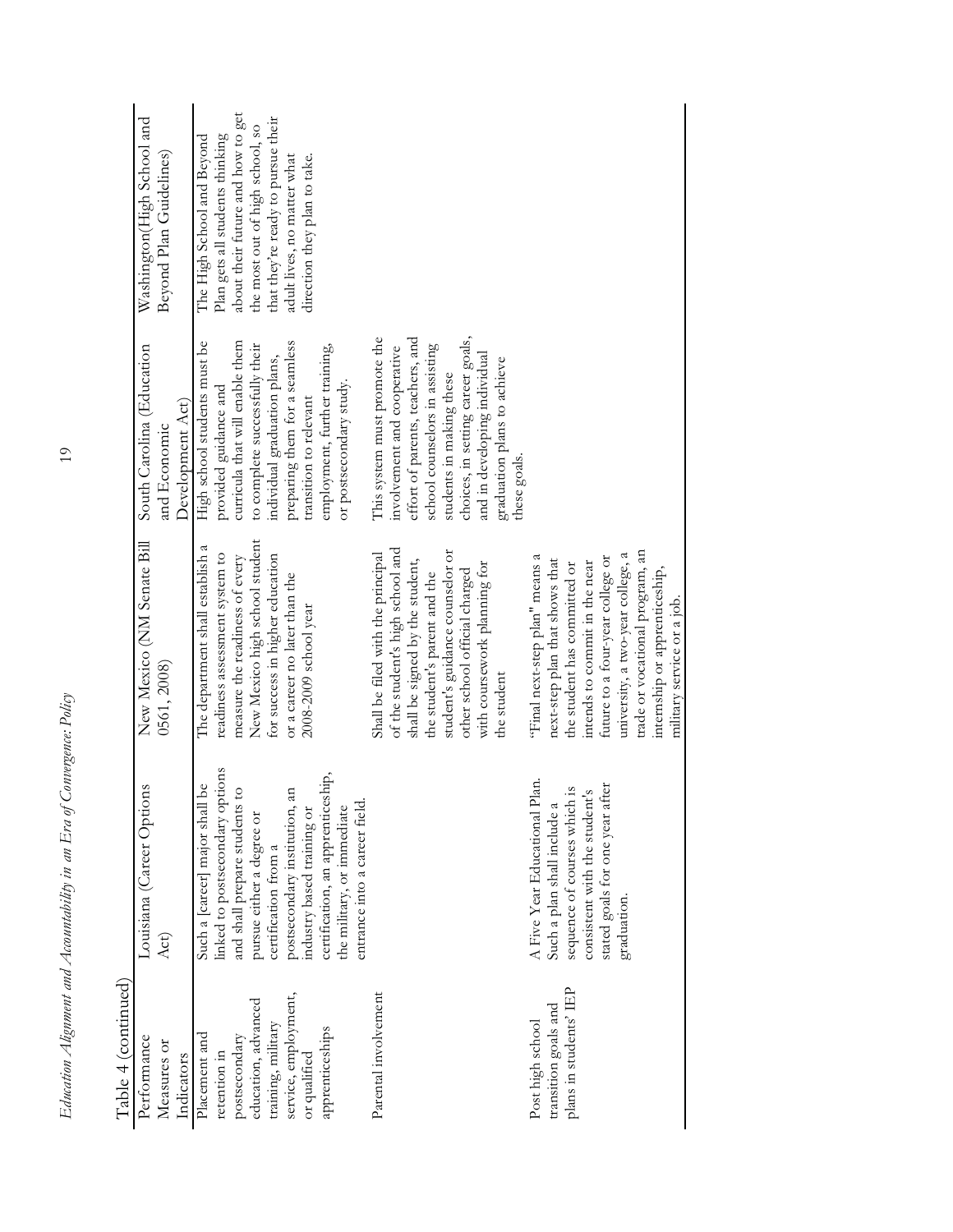#### **Cross Case Analysis**

Across these four leading ILP/IGP implementation states, three key themes emerged from the document analyses and interviews.

*Limited Evidence Documenting ILP Implementation Efforts*.Four to twelve years following initial policy implementation in the four states, only limited evidence is available documenting the extent of implementation and effectiveness of the four state ILP initiatives. In Washington, longitudinal data collected in one of the early-adopting school districts revealed that the High School and Beyond planning curriculum (which helps students reflect on their performance and then plan for the future) improved their academic performance and documented subsequent student enrollment in more challenging courses. In post-high school interviews, graduates attributed these results to discussions with their advisers.

In the other states, the modest level of local implementation appears linked to limited or no state funding, the absence of sanctions, and a lack of consistent policy implementation over time.

*Few States Leverage Federal Funds to Expand ILP Investment.*The state-level case studies revealed that just two of the four states are using federal funds to leverage and expand the investment in individual learning policies. As the current schema for performance measures in four federal educational and workforce development programs indicates (see Table 2), federal investments share some common outcome metrics with the ILP/IGP policies (e.g., high school graduation, reducing dropout rates, placement and retention in postsecondary education). The content analysis of state plans and interviews revealed that none of the four states used these federal funds to target improvements in the six ILP-IGP related performance measures.

Moreover, in this limited, four-state analysis it appears that state ILP policy implementation is substantially disconnected from other federal employment and education improvement efforts. Providing access to individual learning and graduation planning experiences could potentially strengthen the performance outcomes for four additional federal programs: workforce training (WIA Title I Youth Programs), successful closures for rehabilitation clients (RSA), programs and outcomes for students with disabilities (IDEA, Part B), or low-income students (NCLB, Title I). Several of the ILP performance indicators are well aligned with federal program indicators (e.g., raising graduation rates, reducing high school dropouts, improving parental involvement, and ensuring students are successfully placed in postsecondary education and/or employment) (See Table 2). However, the lack of connections to and interfaces with such federal requirements as developing career pathway policies and programs seems highly paradoxical.

In Louisiana, funds from the Perkins Career and Technical Education Act are used to support a state-wide team of Individual Graduation Plan (IGP) consultants who work closely with local school districts to provide professional development and technical assistance. Similarly, in New Mexico, Perkins funds have been used to support a series of regional Next Steps Plan workshops for school districts.

*Longitudinal Student Data Systems Receive Some Attention.* In two states (WA and SC) longitudinal student data systems are available or in the process of being created to link students' high school, post-secondary education, and post-high school employment records. When ILP implementation data records/systems are added (documenting students' post-high school plans, course completion data, and artifacts from students' portfolios) to these systems, it will be feasible to assess the impact of robust and intensive ILPs on graduate's success in settings beyond high school. Longitudinal and more comprehensive data sets will allow local leaders and state policymakers to: (a) understand more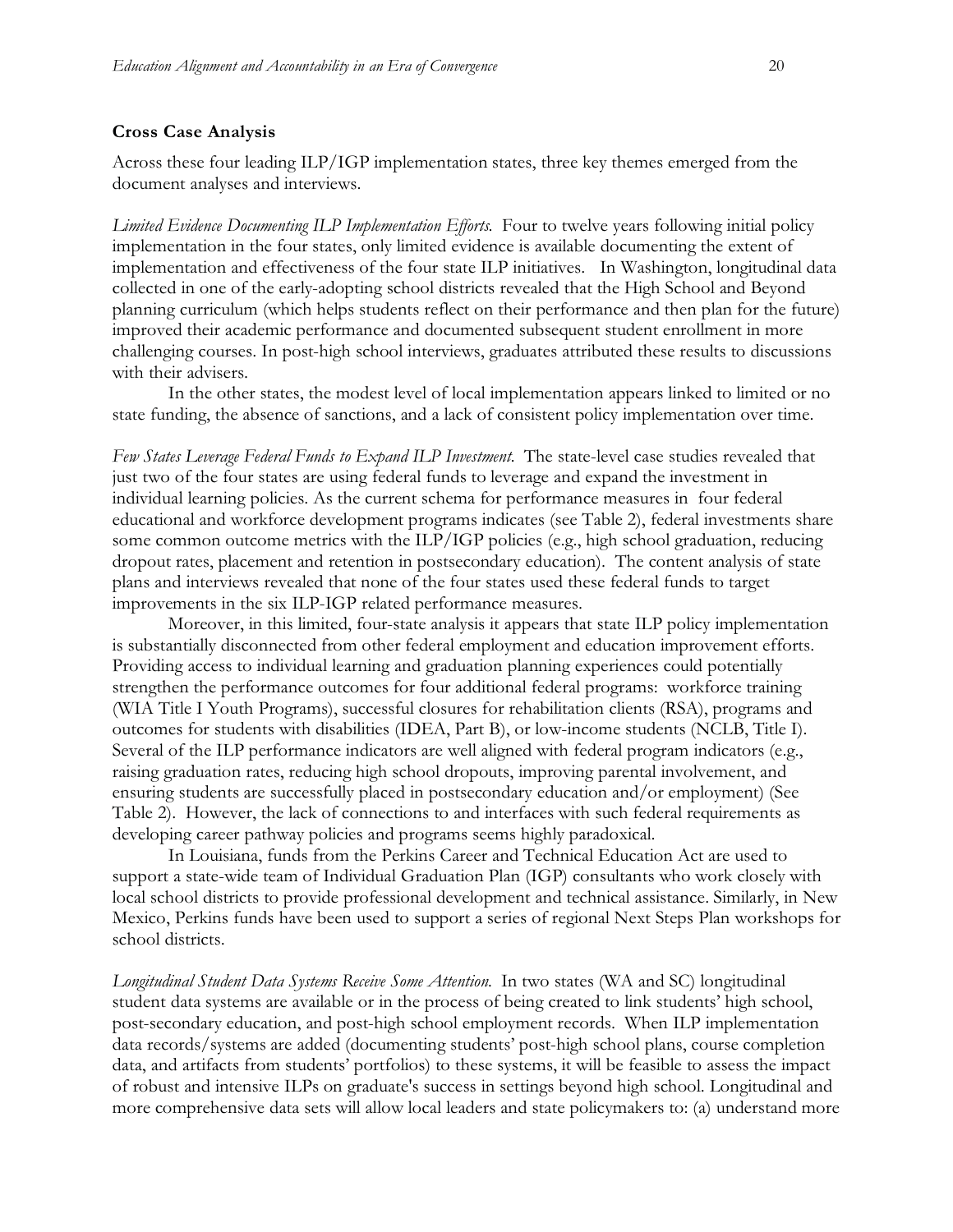completely the status of local education systems in preparing students for success in college and careers, and (b) analyze the pattern of educational intervention and student post-school outcomes to identify and target for improvement those practices not producing acceptable outcomes.

## **Discussion**

This state-level policy analysis case study, drawn from four of more than twenty states presently using individual learning plans (ILPs), offers a glimpse of four states' progress in implementing student-centered learning innovations. Student-centered innovations, such as policies and practices in support of individual learning plans, are cited increasingly as central to: (a) raising student achievement (National Research Council, 1999; National Research Council, 2004), and (b) more powerful than other innovations (including curriculum innovations designed to improve cognitive outcomes) in increasing student learning (Cornelius-White, 2007; Lapan, Gysbers, & Kason, 2007).

As illustrated in Table 1, each of the four states (Louisiana, New Mexico, South Carolina, and Washington) launched ILP initiatives with the over-riding purpose of redesigning high schools to address a rapidly emerging 21<sup>st</sup> century challenges: youth are exiting high school unprepared for post-secondary education and employment. State policymakers envisioned personal or individual learning plans, and the processes used to implement them, as helping to:

- 1. Motivate all students to complete their diplomas regardless of the challenging circumstances that many must overcome
- 2. Provide students with tools and resources for planning their futures;
- 3. Improve the relevance and rigor of the curriculum in schools;
- 4. Make the senior year more meaningful; and
- 5. Connect parents and students in new ways.

The emergence of state ILP initiatives is a direct response to the following principle of effective intervention, which is a major product recent high school innovation and reform proposals: *As the diversity and complexity of students' educational needs expand and/or change, routine or conventional teaching and student support practices are less likely to be effective*, *which, in turn, requires increased levels of personalization in education and transition settings.* (see *Eight Elements of High School Improvement: A Mapping Framework* [National High School Center, 2008], *Breaking Ranks II: Strategies for Leading High School Reform*  [National Association of Secondary School Principals, 2004]).

Our findings suggest that: (a) the ILP initiatives were launched with the over-riding purpose of redesigning high schools to address several rapidly emerging 21<sup>st</sup> century challenges, including improving the motivation for students to plan their future and strengthening the rigor and relevance of curricula; (b) at present, state ILP initiatives are not closely aligned with states' plans to address federal priorities aimed at improving equitable access to learning and employment opportunities for under-served populations; and (c) as federal, state, and local education priorities converge to address economic challenges, states with individual learning plan policies supported by longitudinal student data systems are well positioned to track the influence of person-centered and standards-aligned innovations on the post-high school success of all students.

The limited pattern of alignment and interaction with federal programs suggests other factors are at work in the state policy context. State leaders may be interested in establishing a statecentered program independent of federal support, one that demonstrates that state rather than federal leaders can address important or unique public policy problems in education. Home-grown state education policies can be an authentic expression of special or unique citizen priorities in a nation with wide variation in cultural and educational diversity. Others factors, such as strong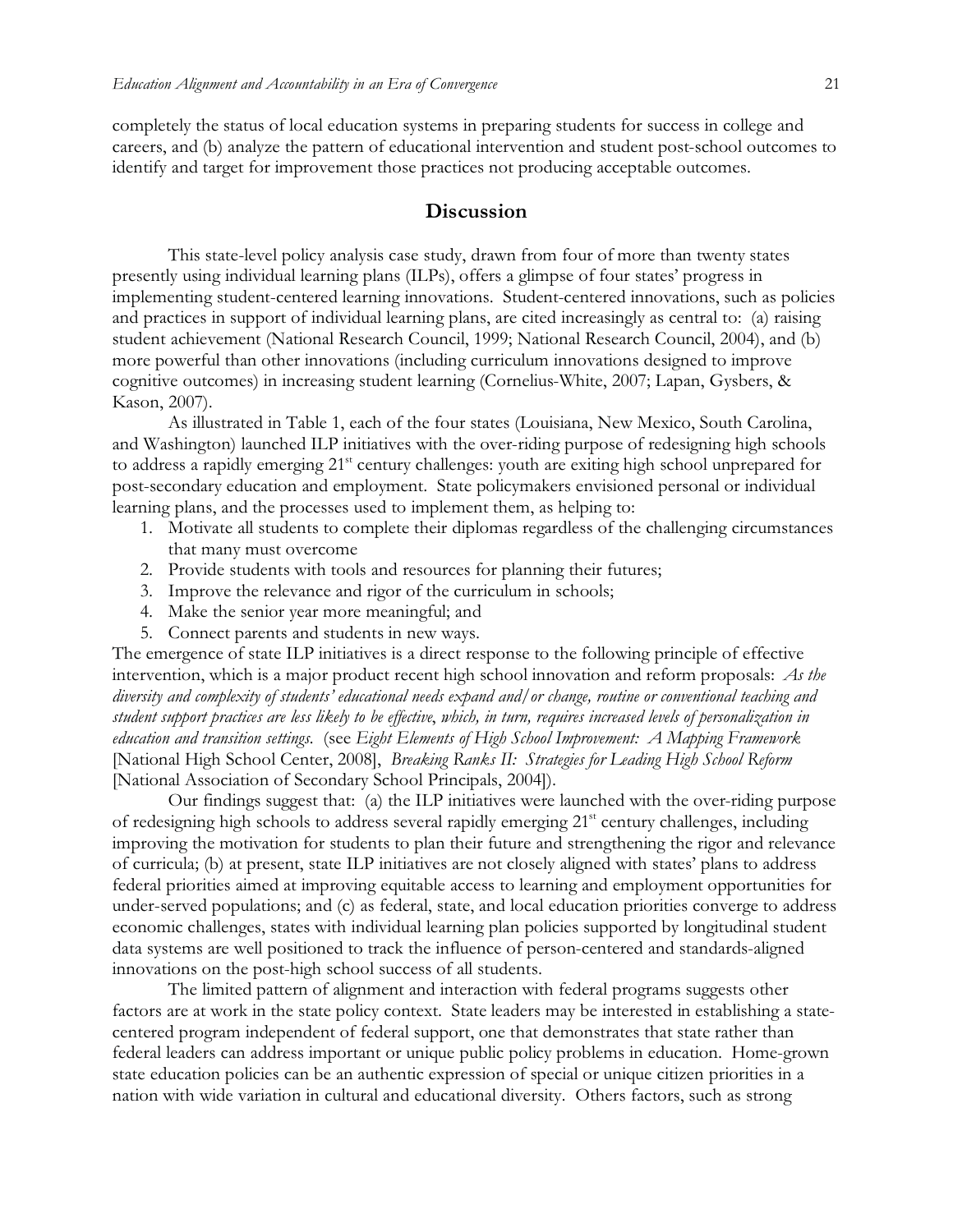histories of local control of education, may also complicate the state-federal alignment question for state leaders.

The absence of intergovernmental alignment or integration on education matters is not surprising. Historically, some analysts note that states have been laboratories for innovation in a number of policy arenas, including education and employment training. Using a bottom-up view of federal policy innovation, new legislation is adopted once a significant portion of states report beneficial outcomes from a particular set of policy initiatives. With more than twenty states adopting ILP policies by 2008, the importance of addressing career and college readiness for all students was well documented on the emerging national landscape for state policy reforms. As noted in Table 2, the ILP policies in Louisiana and New Mexico are aligned with the IEP transition plan requirements. In these states — all students, not just students with disabilities — are developing postsecondary plans to enter college and the job market immediately following high school.

Two noteworthy observations can be made about the four selected ILP policy states. First, while the state policies and programs are tailored to address a variety of high school reform needs, all four states use ILP policy outcome indicators that are closely aligned with the federal K-16 data system frameworks found in the America Competes Act and other federal laws. Clearly, states that are advancing ILP policies for high school students are well positioned to use K-16 longitudinal data systems to document the influence of individual learning plans on postsecondary education participation and employment outcomes. When combined with individual and school-level measures of ILP robustness, education leaders possess an evidence-based tool for improving the quality of individual-centered learning innovations and tracking the effects on post high school outcomes for all students, including those who often encounter barriers and challenges. Second, while the need for using integrated K-16 data systems to track student and program success is obvious, in each state the capacity for data integration, analysis, and generating accountability reports and continuous improvement recommendations is both underdeveloped and uneven.

In his seminal analysis of the state role in education policy, Elmore (1982, p. 142) argues that ". . . increasing state influence in education requires more federal intervention, not less. Decreasing federal expenditures on education, granting increased discretion to states in the management of federal programs, displacing federal policy objectives with state objectives--all the mechanisms that are thought to enhance state influence relative to the federal government and localities, in fact, probably have the opposite effect given the present range of variability among states." More than 25 years later, efforts to bolster state capacity to improve education attainment are being led by significant federal investments (e.g., The Race to the Top initiative, American Recovery and Reinvestment Act of 2009, and the America Competes Act). However, in this cycle of intergovernmental education policy investments, two notable changes are present. Performance accountability requirements are more prominent in all federal programs than at any time in the nation's history. Equally important, the federal and state education investments are strategically aligned with common indicators of success, which feature the use of K-16 and longitudinal data systems to inform practices and policies that will increase high school graduation rates and expand the postsecondary education attainment of all learners.

#### **Recommendations**

To advance state capacity for achieving the ILP policy outcomes in the midst of challenging economic contexts, state leaders should consider implementing the following strategies: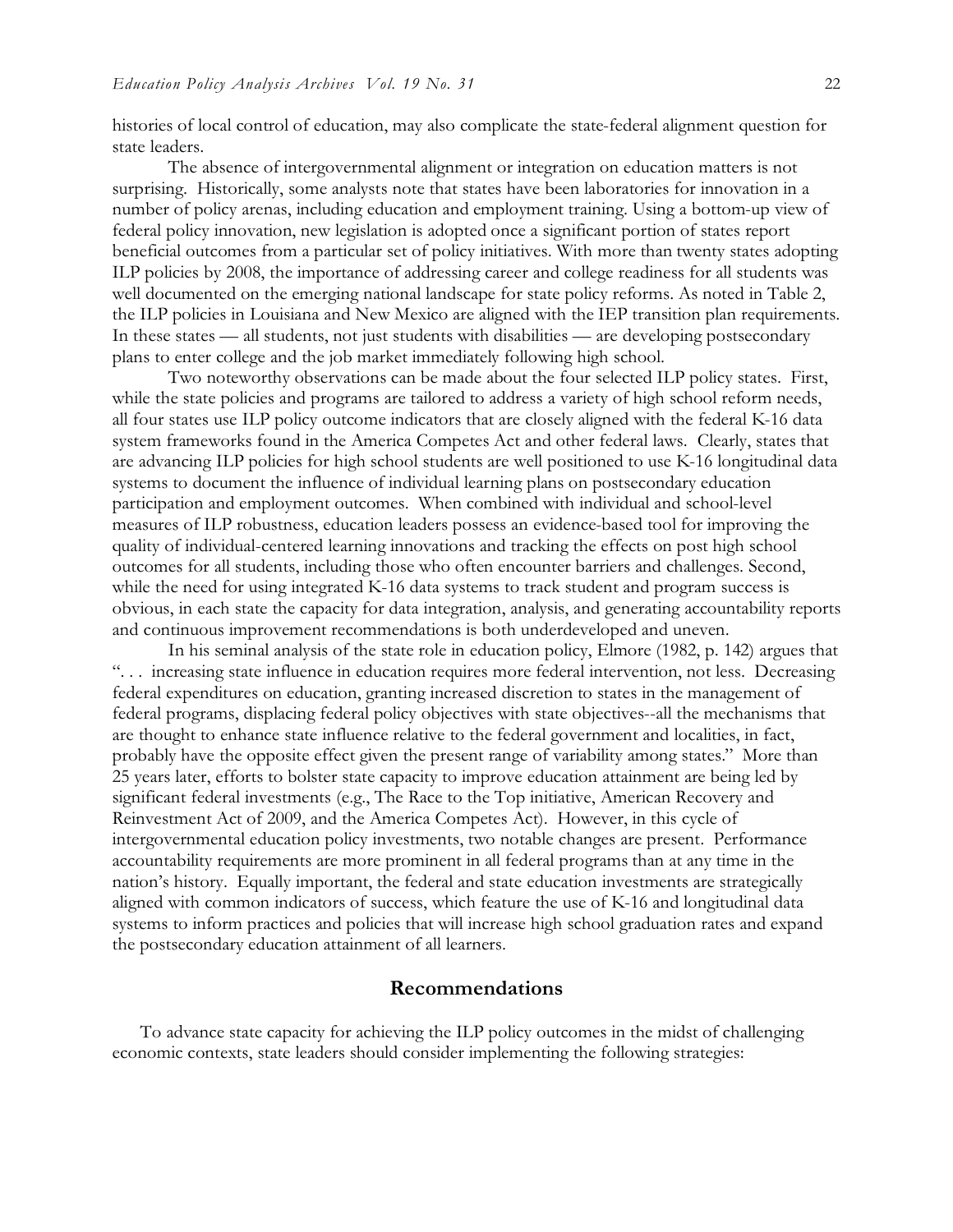1. Develop strategically aligned state plans for employment and training (WIA), special education (IDEA), career and technical education (Perkins Act), and education of poor youth (ESEA, NCLB).

By aligning state plans, local recipients will be encouraged to expand the pool of available funds so that students' individual learning plans can support student's integrated service strategy (ISS, WIA) or individualized education program (IEP, IDEA). In other sections of state plans, federal funds could be designated for a variety of important state-level activities supporting ILP state policy initiatives, including professional and curriculum development focused on secondary-postsecondary programs of study, implementation and impact performance indicator systems, and comprehensive guidance counseling and academic advisory systems. Given the growing federal interest in performance accountability, state leaders should anticipate that upcoming re-authorizations of the Workforce Investment Act, the Elementary and Secondary Education Act, and other education and workforce policies will require detailed alignment and coordination strategies for federal investments at the state level.

- 2. Use future federal competitions and support from philanthropic organizations to expand state-wide, student-centered learning innovation initiatives, such as ILP policies. Discretionary competitions such as Department of Education's Race to the Top and Investing in Innovation or the Next Generation Learning Challenge (NGLC) funded by the Gates and Hewlett Packard Foundations are vehicles for developing state-level ILP policy implementation efforts. Launched in 2010, the NGLC is a collaborative, multi-year initiative focused on developing technology-enabled approaches to dramatically improve college readiness, especially for low-income young adults.
- 3. Continue to develop systems of ILP implementation indicators that are connected to students' data records.

Most states are still developing or refining K-16 data systems with student-level identifiers that permit longitudinal progress tracking. Once these systems are established to document student performance, student growth or success in post-secondary settings, state leaders and technical assistance organizations must assist school teams in measuring students' involvement in key ILP practices, such as student-led conferences, technical skills assessments, and the quality of culminating high school graduation portfolios and projects. Data systems capable of tracking the number of student-led conferences and the outcomes of the conferences, for example, are an essential ingredient for determining how the ILP process contributes to post-school outcomes. Once refined and stable, these ILP implementation indicators can be added to states' K-16 student data systems.

4. Support state and local district participation in longitudinal research studies to examine the factors associated with robust implementation of ILPs and students' post-high school outcomes.

As noted herein, the state-level K-16 student data systems and workforce quality data systems must be linked to provide an invaluable resource for documenting the impact of the ILPs, and related innovations such as internships and technical skills assessments, on the economic and social benefits that graduates acquire from ILP-intensive schools.

5. All states pursuing or considering ILP policy initiatives should capitalize on the benchmarking, resource mapping, and policy alignment opportunities available through national associations and organizations.

Organizations such as the Council of Chief State School Officers, the American Diploma Project, the Education Commission of the States, and the Federal Interagency Working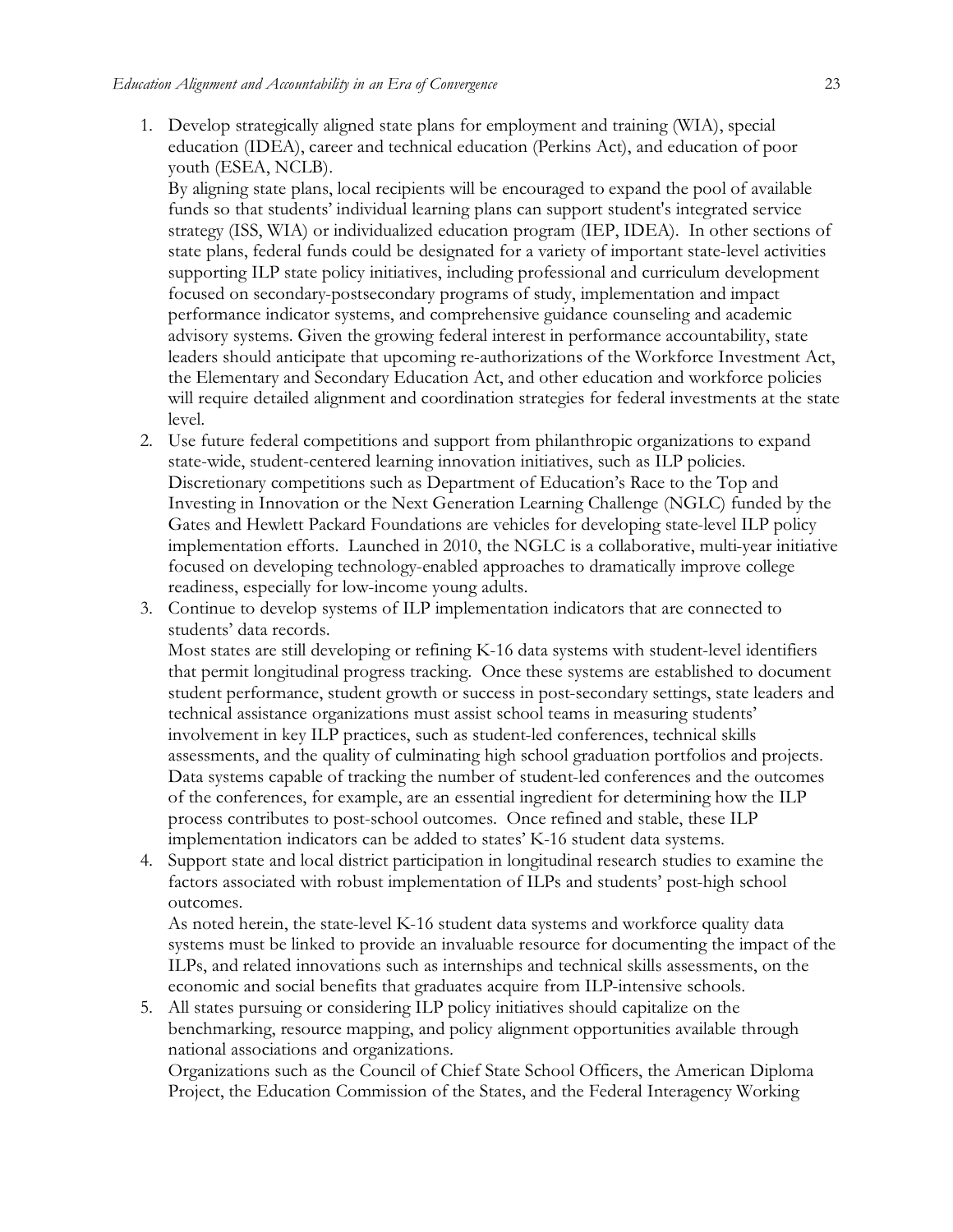Group on Youth Programs, see: http://www.findyouthinfo.org/ offer opportunities for state and local teams to acquire resources that could enhance the development and implementation of ILP policies and practices.

To examine closely the efficacy of ILP policies and practices, researchers must build strong partnerships with leading ILP school networks (e.g., career academies, early college or middle college high schools, schools with small learning communities), high schools, and institutions of higher education to address two challenges:

- Identifying and measuring the key ingredients and school and community practices that represent robust and stable ILP implementation in school wide or classroom settings. With the multiple education reforms being launched in most states, it is essential that state and local leaders, including teachers, understand fully the teaching and learning activities generated by students' ILPs. Creating or using classroom and individual student-level measures of ILP activity engagement is essential for knowing which part or aspect of the ILP-IGP is generating improvements in graduation rates for which students.
- Documenting through well-designed non-experimental and experimental studies (including settings where schools, classrooms, or students are randomly assigned to well-implemented ILP-IGP practices) the impact of ILP practices on high school graduation rates, successful transition to postsecondary institutions and/or productive career pathways, and other important personal outcomes, e.g., living independently, self-advocacy, and community or civic engagement.

## **References**

- Cornelius-White, Jeffrey. (2007). Learner centered teacher-student relationships are effective: a metaanalysis. *Review of Education Research, 77*(1), 113-143.
- Council of Chief State School Officers. (2007). *Supporting instruction: Individualized learning plans.*  Retrieved November 19, 2009 from

http://highschool.ccsso.org/web/guest/IndividualLearningPlans

- Education Commission of the States. (2007). *Additional high school graduation requirements and options.*  Retrieved November 18, 2009 from: http://mb2.ecs.org/reports/Report.aspx?id=740)
- Elmore, R.F. (1984). The political economy of state influence. *Education and Urban Society, 16(*2), 125-144.
- Hill, P. and Kimbrough, J. (1981). The aggregate effects of federal education programs. Santa Monica, CA: The Rand Corporation.
- Lapan, R., Gysbers, N., & Kayson, M. (2007). *Missouri school counselors benefit all students: How implementing comprehensive guidance programs improves academic achievement for all Missouri students*. Retrieved June 22, 2010 from the Missouri Department of Elementary and Secondary Web site: www.dese.mo.gov/divcareered/Guidance/SchoolCounselorsStudy\_Jan2007.pdf
- McKinsey and Company. (2009). *The economic impact of the achievement gaps in America's schools*. Retrieved May 20, 2010 from: http://www.mckinsey.com/App\_Media/Images/Page\_Images/Offices/SocialSector/PDF/ achievement\_gap\_report.pdf
- National Association of Secondary School Principals. (2004). *Breaking Ranks II: Strategies for Leading High School Reform.* Reston, Va.: Author
- National Association of Secondary School Principals (2006). *Breaking Ranks in the Middle: Strategies for Leading Middle Level Reform*. Reston, VA: Author.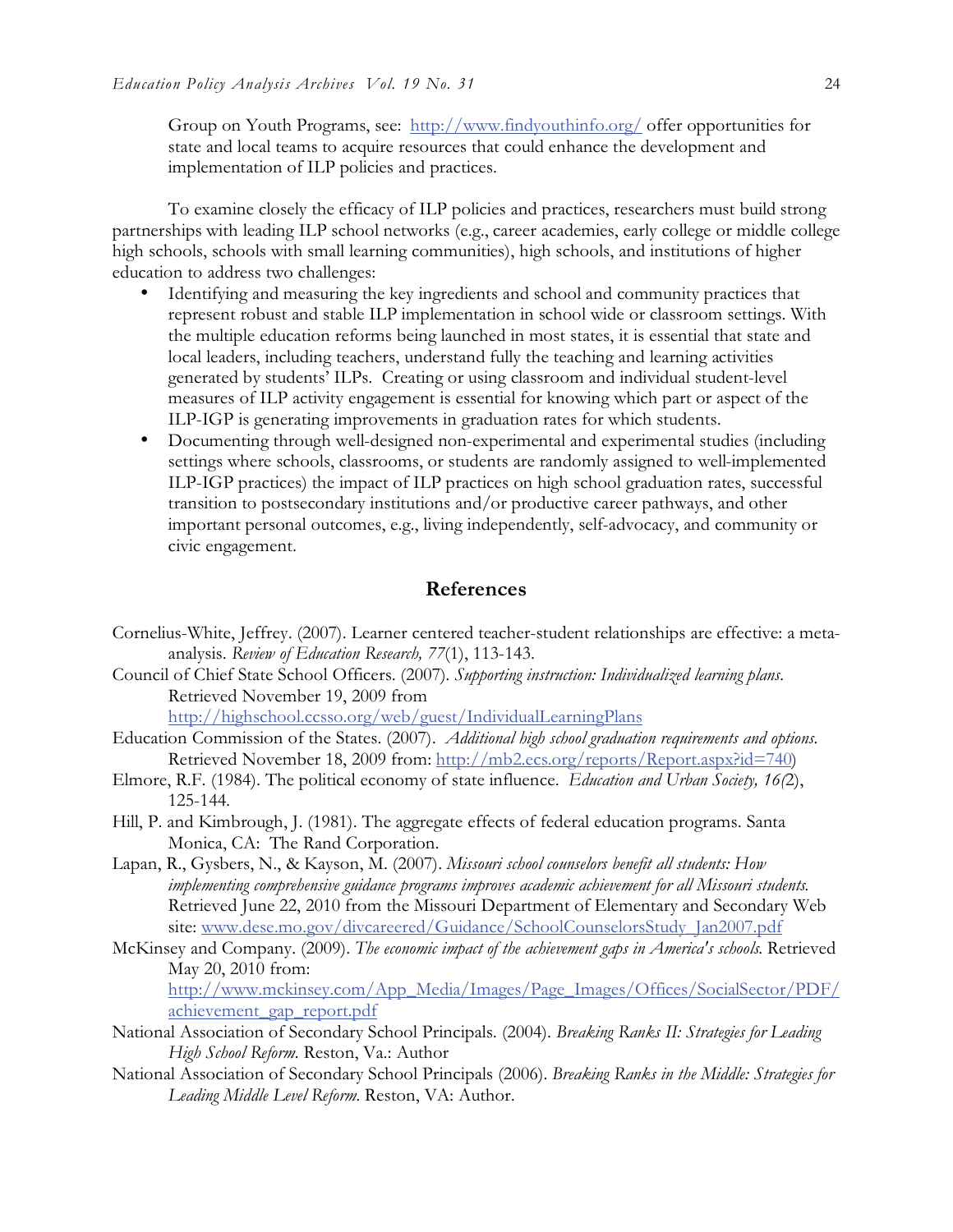- National High School Center. (2008). *Eight Elements of High School Improvement: A Mapping Framework.*  Washington, DC.: American Institutes for Research. Retrieved July 28, 2010 from http://www.betterhighschools.org/docs/NHSCEightElements7-25-08.pdf
- National Research Council. (1999). *How People Learn: Brain, Mind, Experience and School.* Commission on Behavioral and Social Sciences and Education. Washington, D.C.: The National Academies Press.
- National Research Council and the Institute of Medicine. (2004). *Engaging Schools: Fostering High School Students' Motivation to Learn.* Committee on Increasing High School Students' Engagement and Motivation to Learn. Board on Children, Youth, and Families, Division of Behavioral and Social Sciences and Education. Washington, D.C.: The National Academies Press.
- Porter, A. (1994). National standards and school improvement in the 1990s: Issues and promises. *American Journal of Education, 102,* 421-449*.*
- *Remarks of President Barack Obama as Prepared for Delivery Address to Joint Sessions of Congress*. (2009a, February 24). Retrieved from http://www.whitehouse.gov/the\_press\_office/Remarks-of-President-Barack-Obama-Address-to-Joint-Session-of-Congress/
- *Remarks by the President on the American Graduation Initiative.* (2009b, July14). Retrieved from http://www.whitehouse.gov/the-press-office/remarks-president-american-graduationinitiative-warren-mi
- U.S. Census Bureau. (2008). *Current Populations Report: Americans with Disabilities: 2005.* Retrieved May 3, 2010 from http://www.census.gov/prod/2008pubs/p70-117.pdf.
- U.S. Department of Education. (2007). *Building the Legacy: IDEA 2004, Topic: Secondary Transition.* Retrieved June 22, 2010 from

http://idea.ed.gov/explore/view/p/%2Croot%2Cdynamic%2CTopicalBrief%2C17%2C

- U.S. Department of Education. (2009). *American Recovery and Reinvestment Act*. Retrieved May 22, 2010 from http://www2.ed.gov/about/overview/budget/budget09/09recovery.pdf
- U.S. Department of Education. (2010). *Fiscal Year 2011 President's Budget Request*. Retrieved May 22, 2010 from http://www2.ed.gov/about/overview/budget/budget09/09recovery.pdf
- U.S. Department of Labor. *Workforce Investment Act.* (2000, August 11). Retrieved June 22, 2010 from http://www.doleta.gov/usworkforce/wia/finalrule.pdf
- Weis, L. & Dimitriadis, G. (2008). Dueling banjos: Shifting economic and cultural contexts in the lives of youth. *Teachers College Record*. *110(*10), 2008, 2290-2316.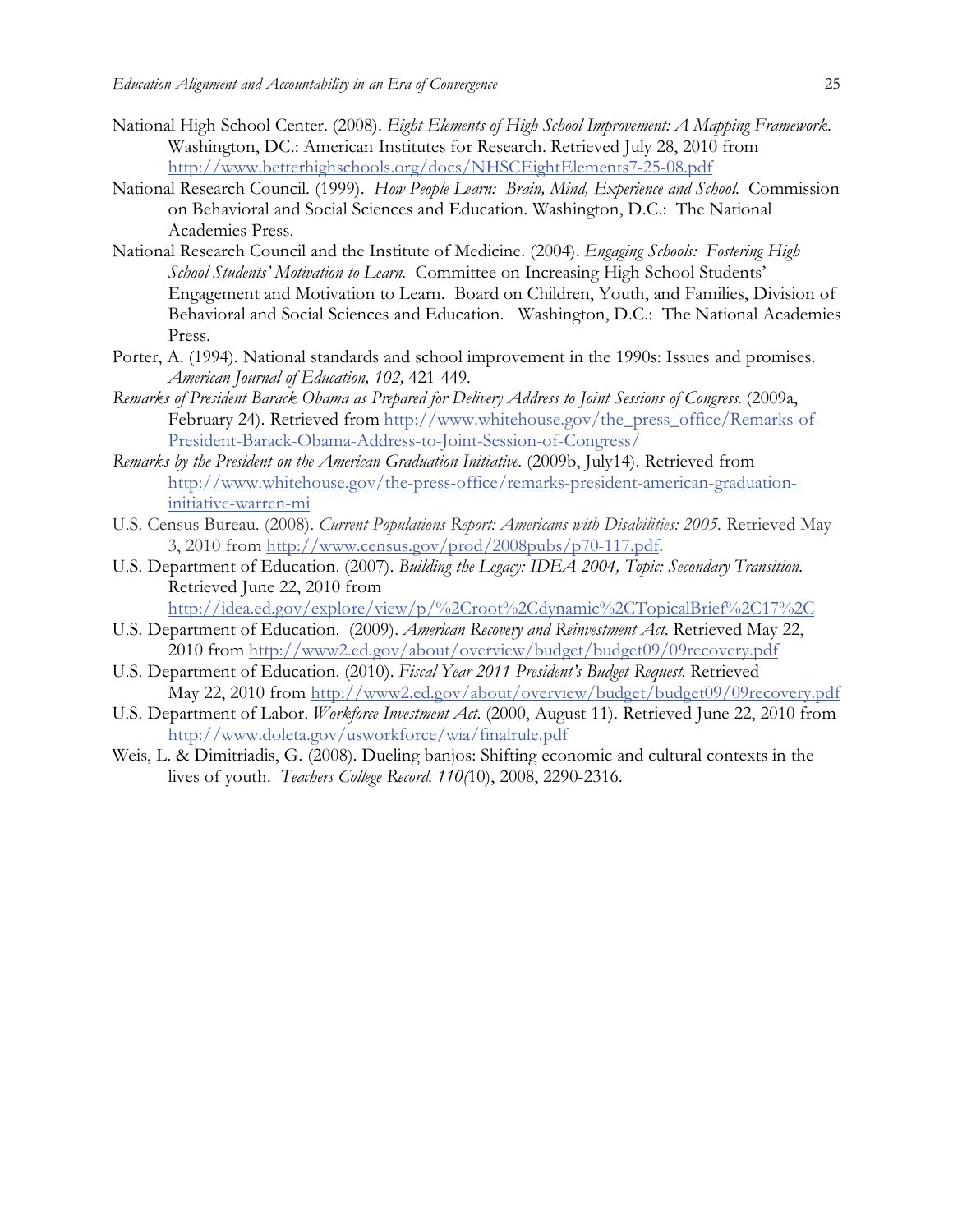#### **APPENDIX State Level Interview Protocol**

#### **Introduction**

State policy makers are continuously working to identify ways to establish and strengthen high school graduation requirements. Nationally, many states have enacted policies that mandate high school students establish individualized learning plans (ILPs). In addition to the ILPs, some states have added graduation policies that align with Career Pathways as outlined by the U.S. Department of Education and include identification of post-secondary aspirations.

## *An Individualized Learning Plan includes plans for course taking, learning experiences and career development activities and is intended to help students identify and build capacity for post-secondary goals.*

The Institute for Educational Leadership has received funding from the U.S. Department of Labor's (DOL) Office of Disability Employment Policy (ODEP) to study "promising practices" associated with the implementation of ILPs. This two-year research project is being conducted in partnership with the National Collaborative on Workforce and Disability/Youth and the Center on Education and Work at the University of Wisconsin.

**After reviewing graduation requirement policies throughout the United States, we have identified your state as one that has enacted promising practices and policies and would like to interview you for possible inclusion in our evaluation study.** Responses to the interview questions below will be used to identify states that will be invited to participate in the 18 month demonstration project. We are planning to ask invited states to nominate districts for possible inclusion in the demonstration project. We will then follow up with district-level interviews and request from the districts a list of schools that are successfully implementing state mandated ILPs. Finally, we will be inviting schools from selected states to participate in the demonstration project.

We are planning to:

- 1) Evaluate whether successful implementation of ILPs improve student outcomes and readiness for making post-high school transitions to further education or the workforce, especially for students with disabilities;
- 2) Provide professional development, technical assistance, and a \$10,000/year stipend to support their continued efforts in helping students develop quality ILPs; and,
- 3) Provide an electronic ILP Portfolio for students to organize and store their ILP information.

Our evaluation draws from Social Cognitive Career Theory (Lent, Brown & Hackett, 1994) which directly links the specific qualities of a student's learning experiences to effective career development and transition readiness. ILPs offer a method of cataloging the types of learning experiences students will experience throughout high school. Our demonstration project will crosswalk nine research based indicators of a high impact learning experience to each student's ILP activity. The nine indicators of a high-quality learning environment include:

- a) Mastery experiences related to essential academic and career content knowledge;
- b) Vicarious experiences whereby students are able to observe peers engage in successful performance experiences;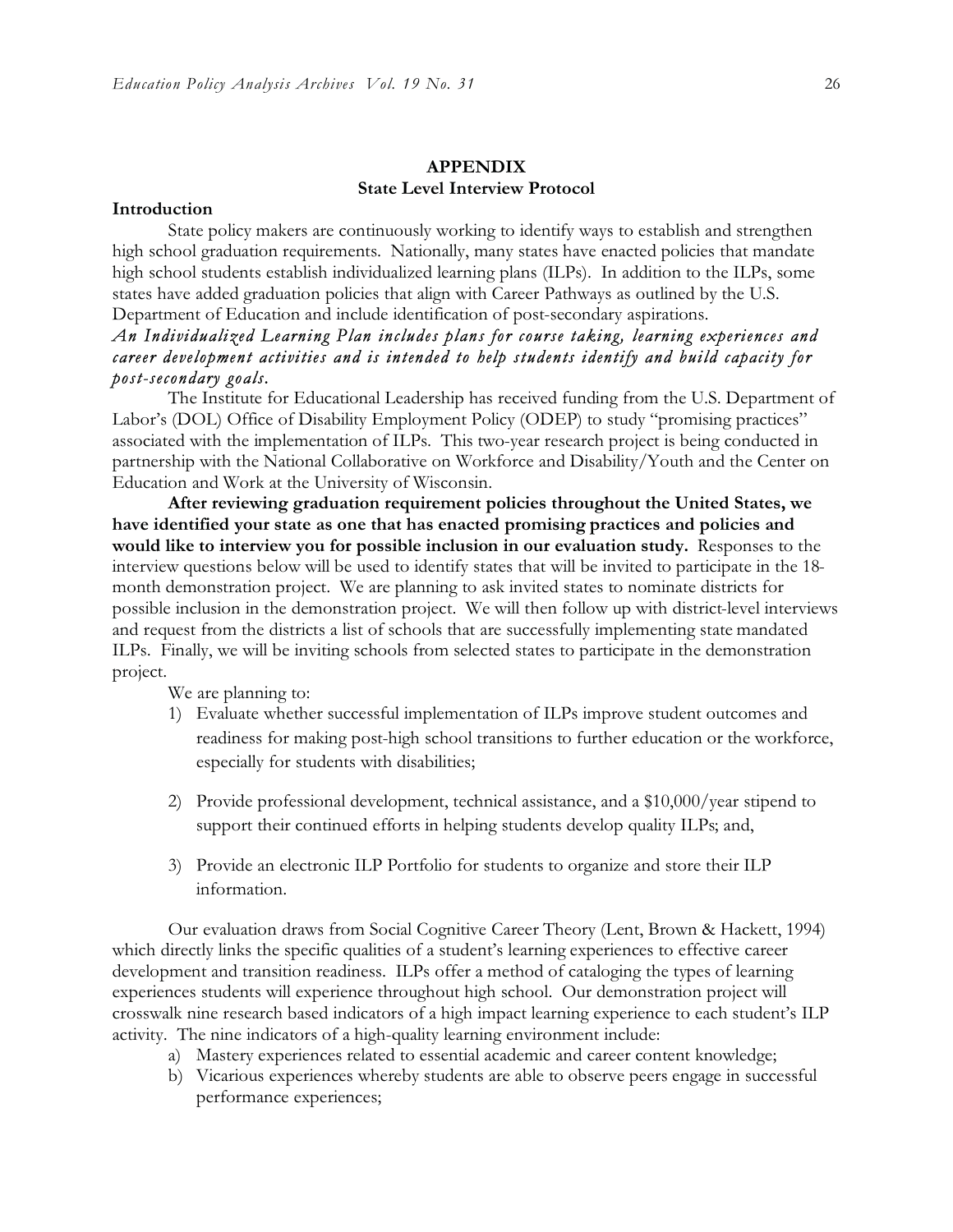- c) Verbal persuasion whereby an adult offers encouragement;
- d) Anxiety management to address the difficulties associated with engaging in new challenging experiences;
- e) Career exploration and planning experiences that result in students establishing stronger relational bonds with adults, educators, and peers;
- f) Written exercises that allow students to define their own short-term and long-term occupational goals;
- g) Individualized interpretations of personal and career assessments that allow the student to define for themselves the challenges they experience and the opportunity to become aware of the relevance of current educational opportunities in helping them develop the skills needed to address those challenges;
- h) World of work information in order to learn how to identify one's personal skills and interests, investigate the career opportunities available, and search for jobs;
- i) Seeking formal support from community sources.

These nine features are also core components of the *Guideposts for Success* (http://www.ncwdyouth.info/resources & Publications/guideposts/).

## **State Level Interview Questions**

The questions we are interested in pursuing are:

- 1. Why was the ILP approach selected as a high school graduation requirement? How was it developed?
- 2. Are there external partners that helped develop the plan (e.g. postsecondary institutions, workforce, employer community, etc.)? If so, are they involved in implementation in any way? If so, why and how?
- 3. What support from state appropriations or other public funds (federal or local) are used for the development, implementation and management of the state's ILP program?
- 4. Does the state require a specific office or program to be responsible for working with students to develop ILPs? Do they receive supplementary resources to manage this function? What parts of the state department of education are partnering to assist local school districts to implement the ILP? Units responsible for:
	- Academic standards?
	- Career Pathways, if you have this as a part of graduation requirements?
	- Career Guidance/counseling?
	- **IDEA Transition requirements?**
	- Career/Technical Education, Perkins?
- 5. Is there a state mandated form for the ILP? How many years does the plan cover? Does it include any years beyond high school? How often are ILPs reviewed? Is there a process for amending ILPs? What happens to ILPs if students drop out of school?
- 6. Does the state have specific types of assessments or rubrics that are used to evaluate the ILP system? If so, what are the components of the assessment and how often are they applied?
- 7. What are the specific requirements that each school must follow to develop and update a report on the results of the plan to share with: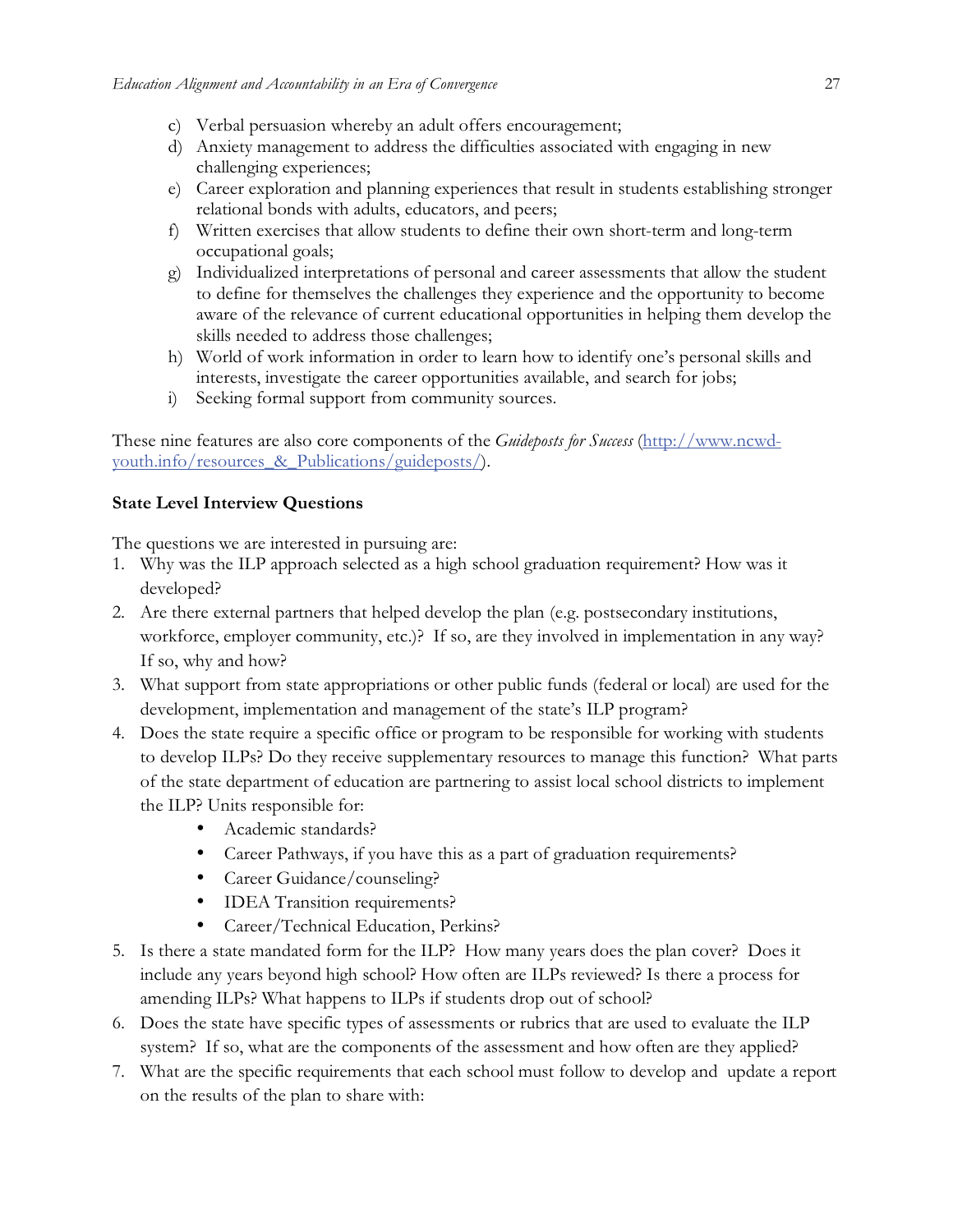- Parents/Guardians?
- Youth?
- School personnel?
- District?
- State?
- 8. How does the state department of education oversee the progress made by local school districts? What does the state do with information collected about the ILPs? Is it a part of the state report card?
- 9. What longitudinal data systems are used to track students during and after high school? Is the ILP included in the tracking system?
- 10. Is there any state level staff training specific to the implementation of ILP policies? If so, what is the content? How frequently is staff trained and who receives this training?
- 11. Is there a unit of study students must take to develop the plan? If so, what is included? Does the state have a set of standards for the unit? Are parents involved in the process? If so are they required to "sign-off" on the plan?
- 12. Are students in charter schools, state-run schools (in correctional facilities, alternative schools, special schools for youth with disabilities such as hearing and visual impairments, gifted and talented schools, etc.) required to develop ILPs?
- 13. Can you please provide the contact information for the units identified as being responsible for assisting in the oversight and implementation of the ILPs (Title, E-mail and telephone  $\#$ )? This needs to include the person responsible for Special Education Transition as there will be a series of questions for that person regarding the transition requirements in individual IEPs.

## **Questions for the SEA Special Education contact:**

- 14. What thought has gone into the integration of IEPs into ILPs? What role does the IEP team play in the ILPs process for students receiving special education services?
- 15. Is there any relationship between IEPs, ILPs and the new federal requirement for transition plans for students in your state? If so, are ILPs used to meet this requirement?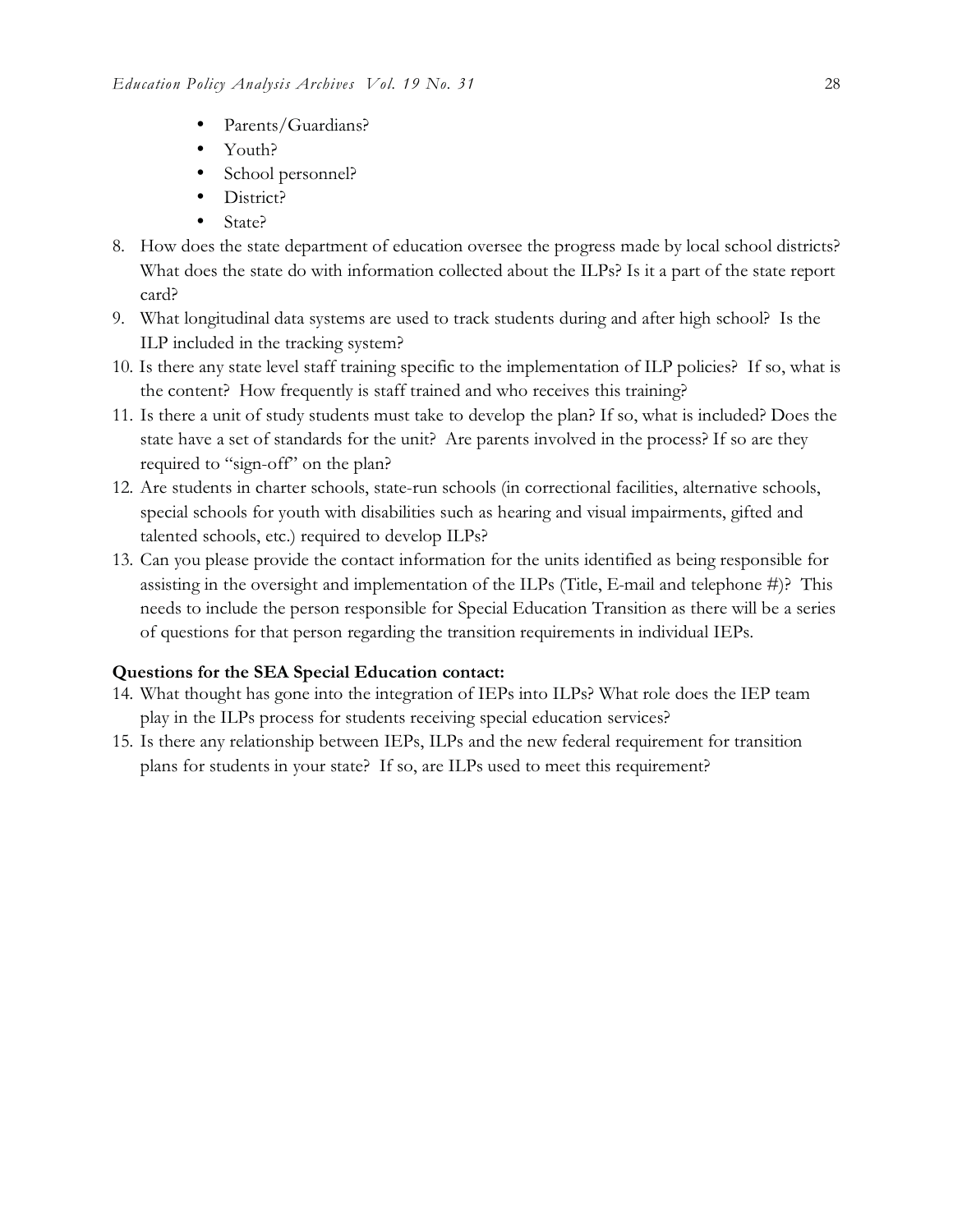## **About the Authors**

#### **L. Allen Phelps**

University of Wisconsin-Madison Email: laphelps@wisc.edu

**Dr. Phelps** is an emeritus professor of Educational Leadership and Policy Analysis and former director of the Center on Education and Work at the University of Wisconsin-Madison. Over three decades, his research, teaching, and public service agenda has examined the dynamic impact of economic change and workplace innovations on educational practices and policies in the secondary and postsecondary education sectors. He has given particular attention to state and federal policy initiatives, equity issues, business and industry partnership innovations, and professional development practices.

#### **Julie Durham**

Michigan Association of Public School Academies Email: JDurham@charterschools.org

**Ms. Durham** holds a master's degree in public affairs from the University of Wisconsin-Madison. From 2008-11 she served as Project Manager and Research Associate for the ILP Research Project. At the Michigan Association of Public School Academies, she is the Director of Research and Grants.

#### **Joan Wills**

Institute for Educational Leadership Email: willsj@iel.org

**Ms. Wills** established the Center for Workforce Development (CWD) at the Institute for Educational Leadership and now serves as a part-time Senior Policy Fellow with CWD. CWD concentrates its work on the development and improvement of employment-related learning systems in the United States. It focuses on development of new tools (such as skill and literacy standards); systems improvements (such as transition from school to work, adult literacy programs); and capacity of institutions (such as employer-led organizations to work with education institutions and youth serving agencies).

### **Acknowledgements**

The project described herein was conducted with support from the National Collaborative on Workforce and Disability under a contract from the Office of Disability Employment Policy (Number #OD-16519-07-75-4-11). The opinions expressed herein do not necessarily reflect the position or policy of the U.S. Department of Labor.

The authors are indebted to several anonymous reviewers and three members of the ILP Research Advisory Group for their insightful comments on an earlier version of the manuscript: David Johnson, University of Minnesota; David Test, University of North Carolina at Charlotte; and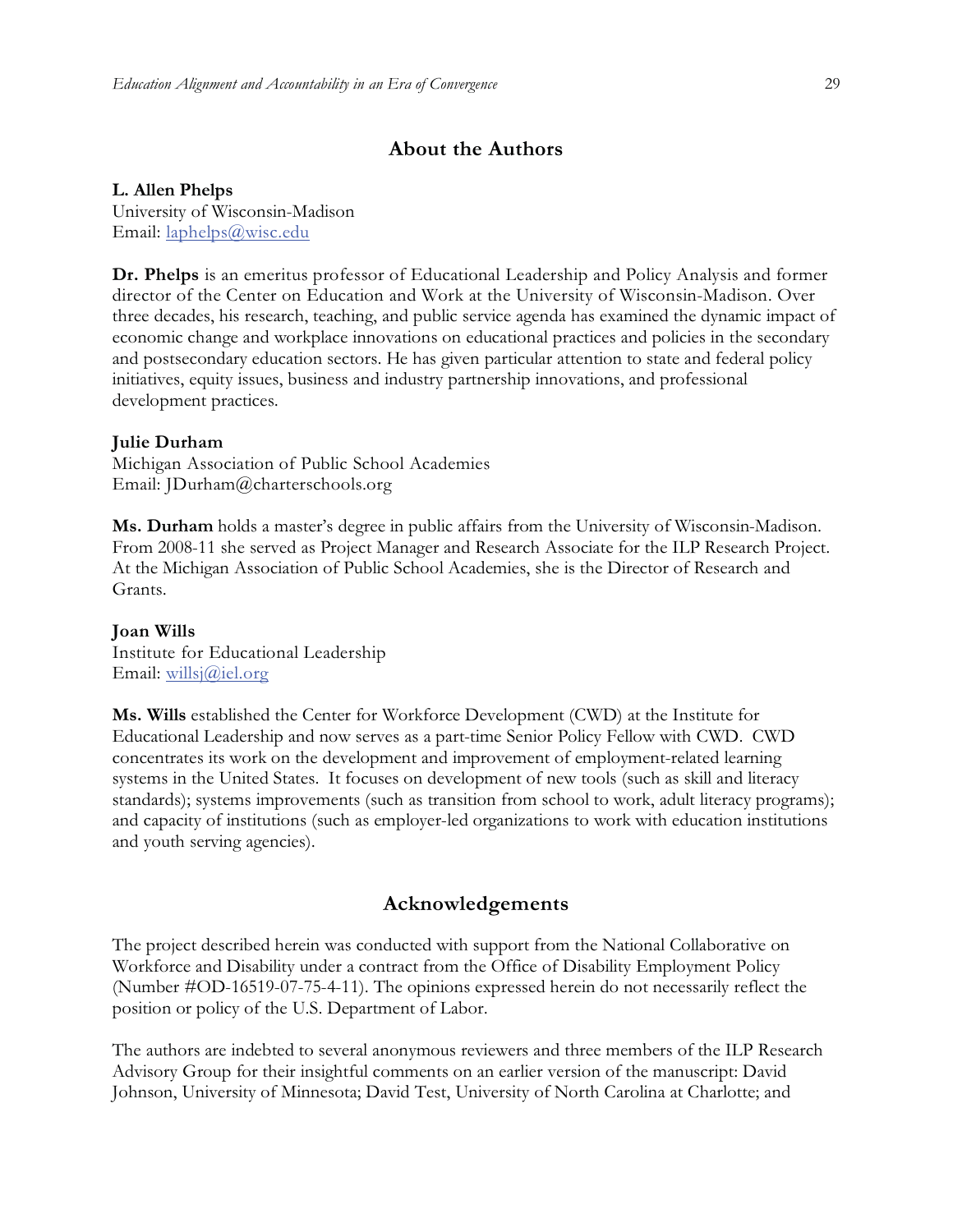Deanne Unruh, University of Oregon. Several of our ILP Research Team colleagues at the Institute for Educational Leadership and the Center on Education and Work also contributed to various components of the study and reviewed earlier drafts of this manuscript. We acknowledge the contributions of our colleagues Curtis Richards, Taryn Williams, Jennifer Kemp, Kristin Haakenson, Scott Solberg and Joe Timmons.

## education policy analysis archives

Volume 19 Number 31 10<sup>th</sup> of November 2011 ISSN 1068-2341



SOMERIGHTS RESERVED Readers are free to copy, display, and distribute this article, as long as the work is attributed to the author(s) and **Education Policy Analysis Archives,** it is distributed for noncommercial purposes only, and no alteration or transformation is made in the work. More details of this Creative Commons license are available at

http://creativecommons.org/licenses/by-nc-sa/3.0/. All other uses must be approved by the author(s) or **EPAA**. **EPAA** is published by the Mary Lou Fulton Teachers College at Arizona State University Articles are indexed EBSCO Education Research Complete, DIALNET, Directory of Open Access Journals, ERIC, H.W. WILSON & Co, QUALIS – A 2 (CAPES, Brazil), SCOPUS, SOCOLAR-China.

Please contribute commentaries at http://epaa.info/wordpress/ and send errata notes to Gustavo E. Fischman fischman@asu.edu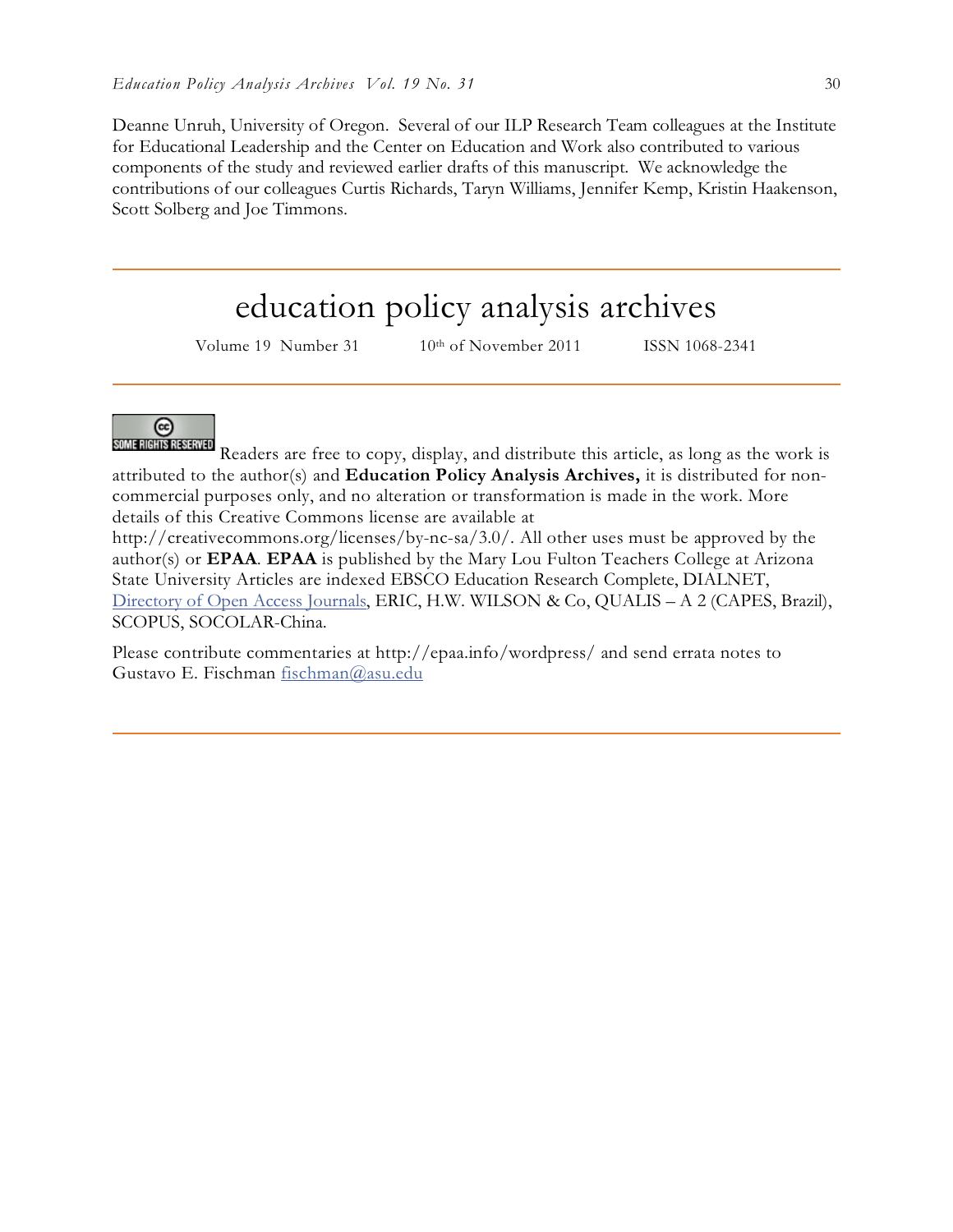## education policy analysis archives editorial board

#### Editor **Gustavo E. Fischman** (Arizona State University) Associate Editors: **David R. Garcia** & **Jeanne M. Powers** (Arizona State University)

**Jessica Allen** University of Colorado, Boulder **Christopher Lubienski** University of Illinois, Urbana-Champaign **Gary Anderson** New York University **Sarah Lubienski** University of Illinois, Urbana-Champaign **Michael W. Apple** University of Wisconsin, Madison Berkeley **Angela Arzubiaga** Arizona State University **Maria Martinez-Coslo** University of Texas, Arlington **David C. Berliner** Arizona State University **William Mathis** University of Colorado, Boulder **Robert Bickel** Marshall University **Tristan McCowan** Institute of Education, London **Henry Braun** Boston College **Heinrich Mintrop** University of California, Berkeley **Eric Camburn** University of Wisconsin, Madison **Michele S. Moses** University of Colorado, Boulder **Wendy C. Chi\*** University of Colorado, Boulder **Julianne Moss** University of Melbourne **Casey Cobb** University of Connecticut **Sharon Nichols** University of Texas, San Antonio **Arnold Danzig** Arizona State University **Noga O'Connor** University of Iowa **Antonia Darder** University of Illinois, Urbana-Champaign Dartmouth **Linda Darling-Hammond** Stanford University **Laurence Parker** University of Illinois, Urbana-Champaign **Chad d'Entremont** Strategies for Children **Susan L. Robertson** Bristol University **John Diamond** Harvard University **John Rogers** University of California, Los Angeles **Tara Donahue** Learning Point Associates **A. G. Rud** Purdue University **Sherman Dorn** University of South Florida **Felicia C. Sanders** The Pennsylvania State University **Christopher Joseph Frey** Bowling Green State University **Melissa Lynn Freeman\*** Adams State College **Kimberly Scott** Arizona State University **Amy Garrett Dikkers** University of Minnesota **Dorothy Shipps** Baruch College/CUNY **Gene V Glass** Arizona State University **Maria Teresa Tatto** Michigan State University **Ronald Glass** University of California, Santa Cruz **Larisa Warhol** University of Connecticut **Harvey Goldstein** Bristol University **Cally Waite** Social Science Research Council **Jacob P. K. Gross** Indiana University **John Weathers** University of Colorado, Colorado Springs **Eric M. Haas** WestEd **Kevin Welner** University of Colorado, Boulder **Kimberly Joy Howard\*** University of Southern California **Aimee Howley** Ohio University **Terrence G. Wiley** Arizona State University **Craig Howley** Ohio University **John Willinsky** Stanford University **Steve Klees** University of Maryland **Kyo Yamashiro** University of California, Los Angeles

**Samuel R. Lucas** University of California,

**João Paraskveva** University of Massachusetts,

**Janelle Scott** University of California, Berkeley

**Ed Wiley** University of Colorado, Boulder

**Jaekyung Lee** SUNY Buffalo \* \* Members of the New Scholars Board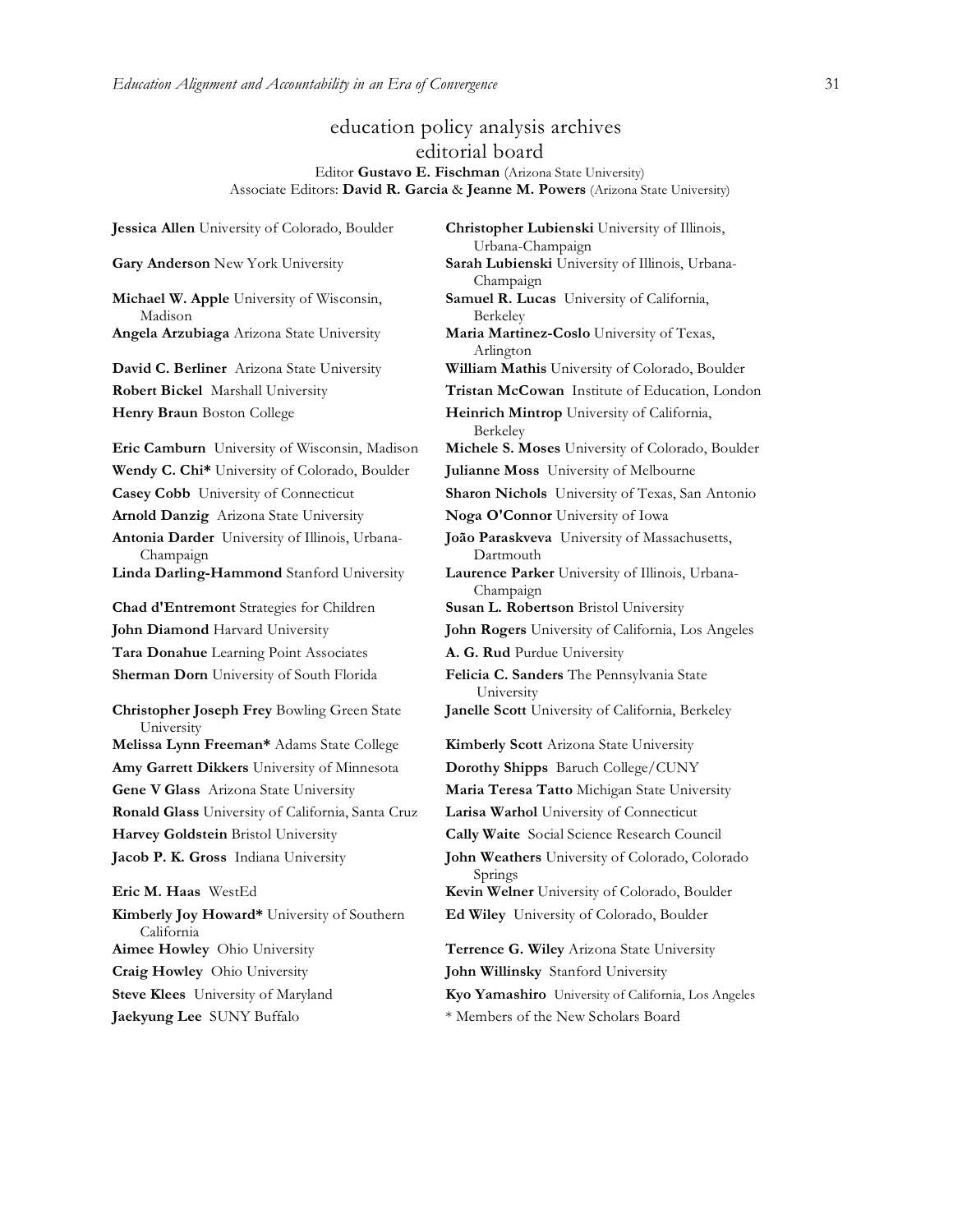**Armando Alcántara Santuario** Instituto de

## archivos analíticos de políticas educativas consejo editorial

Editor: **Gustavo E. Fischman** (Arizona State University) Editores. Asociados **Alejandro Canales** (UNAM) y **Jesús Romero Morante** (Universidad de Cantabria)

Investigaciones sobre la Universidad y la Educación, UNAM México **Claudio Almonacid** Universidad Metropolitana de Ciencias de la Educación, Chile **Pilar Arnaiz Sánchez** Universidad de Murcia, España **Xavier Besalú Costa** Universitat de Girona, España **Miguel A. Pereyra** Universidad de Granada, España **Jose Joaquin Brunner** Universidad Diego Portales, Chile **Damián Canales Sánchez** Instituto Nacional para la Evaluación de la Educación, México **María Caridad García** Universidad Católica del Norte, Chile **Raimundo Cuesta Fernández** IES Fray Luis de León, España **Marco Antonio Delgado Fuentes** Universidad Iberoamericana, México **Inés Dussel** FLACSO, Argentina **José Gregorio Rodríguez** Universidad Nacional de **Rafael Feito Alonso** Universidad Complutense de Madrid, España **Pedro Flores Crespo** Universidad Iberoamericana, México **Verónica García Martínez** Universidad Juárez Autónoma de Tabasco, México **Francisco F. García Pérez** Universidad de Sevilla, España **Edna Luna Serrano** Universidad Autónoma de Baja California, México **Alma Maldonado** Departamento de Investigaciones Educativas, Centro de Investigación y de Estudios Avanzados, México **Alejandro Márquez Jiménez** Instituto de Investigaciones sobre la Universidad y la Educación, UNAM México **José Felipe Martínez Fernández** University of California Los Angeles, USA

**Fanni Muñoz** Pontificia Universidad Católica de Perú

**Imanol Ordorika** Instituto de Investigaciones Economicas – UNAM, México

**Maria Cristina Parra Sandoval** Universidad de Zulia, Venezuela

**Monica Pini** Universidad Nacional de San Martín, Argentina

**Paula Razquin** UNESCO, Francia

**Ignacio Rivas Flores** Universidad de Málaga, España

**Daniel Schugurensky** Universidad de Toronto-Ontario Institute of Studies in Education, Canadá

**Orlando Pulido Chaves** Universidad Pedagógica Nacional, Colombia

Colombia

**Miriam Rodríguez Vargas** Universidad Autónoma de Tamaulipas, México

**Mario Rueda Beltrán** Instituto de Investigaciones sobre la Universidad y la Educación, UNAM México

**José Luis San Fabián Maroto** Universidad de Oviedo, España

**Yengny Marisol Silva Laya** Universidad Iberoamericana, México

**Aida Terrón Bañuelos** Universidad de Oviedo, España

**Jurjo Torres Santomé** Universidad de la Coruña, España

**Antoni Verger Planells** University of Amsterdam, Holanda

**Mario Yapu** Universidad Para la Investigación Estratégica, Bolivia